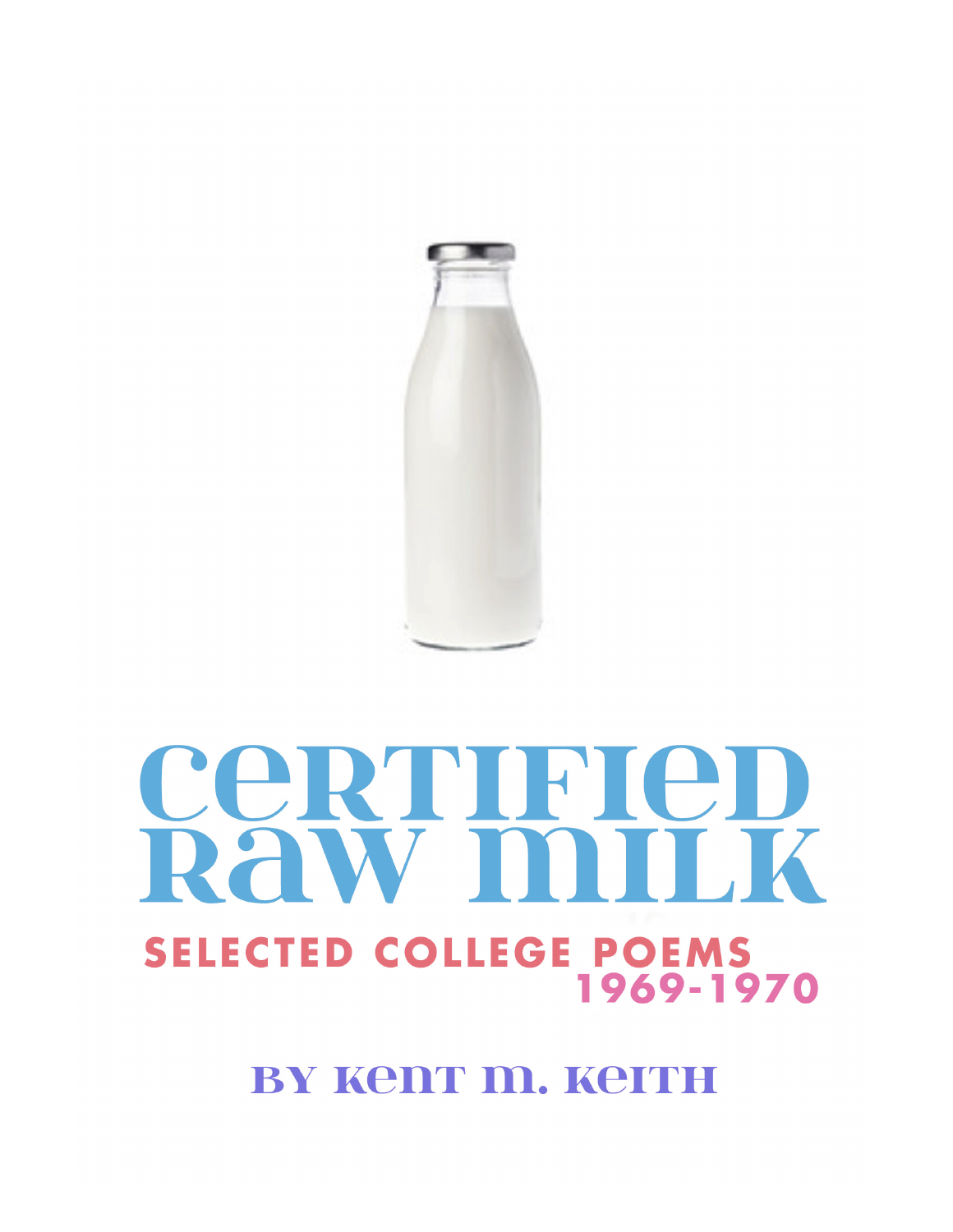

© Copyright 2022 Kent M. Keith. All rights reserved.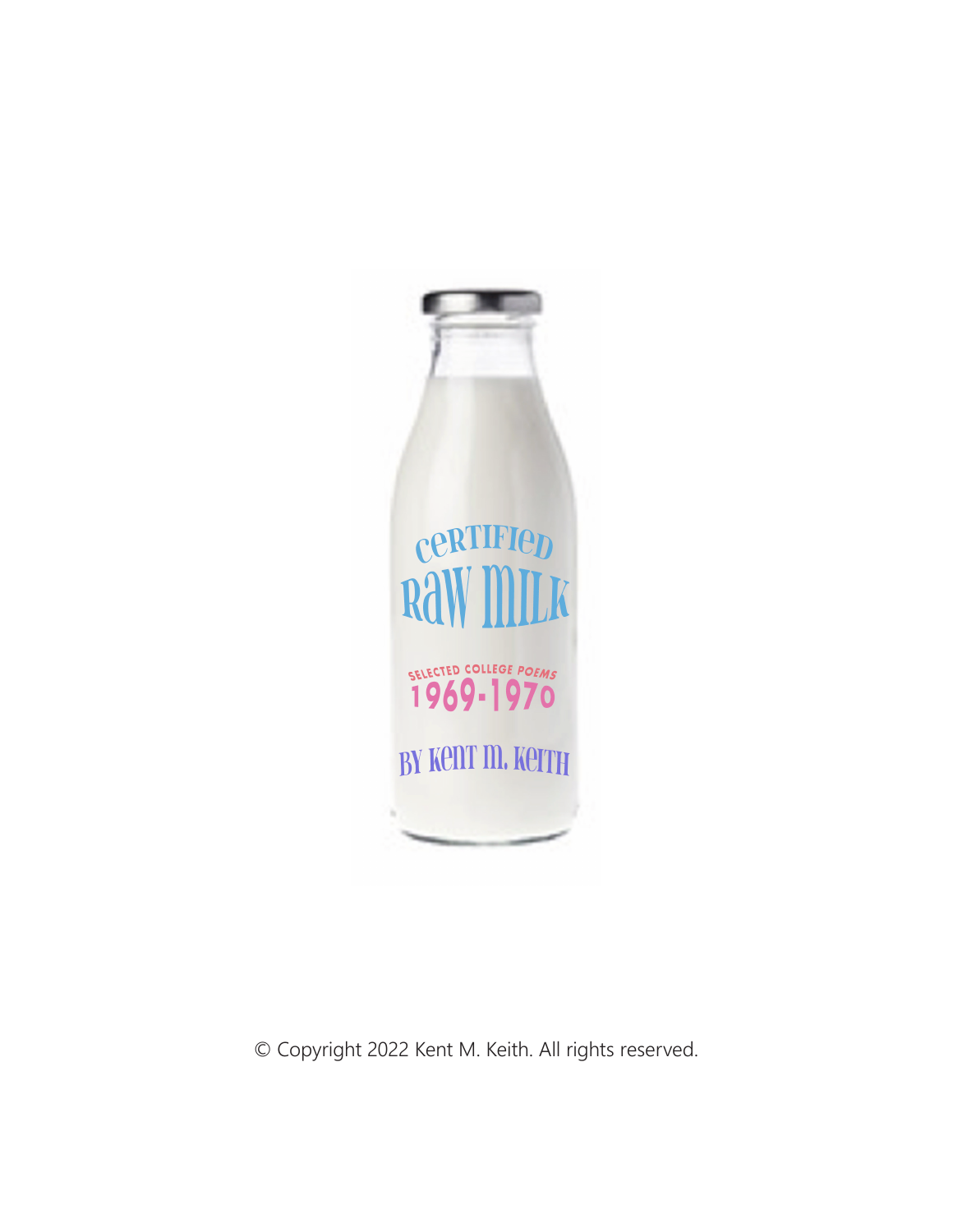# **Certified Raw Milk**

Certified raw milk is cream and whole milk and skim milk: the entire trip. No two glasses are the same. The cream plops loudly into the first glass.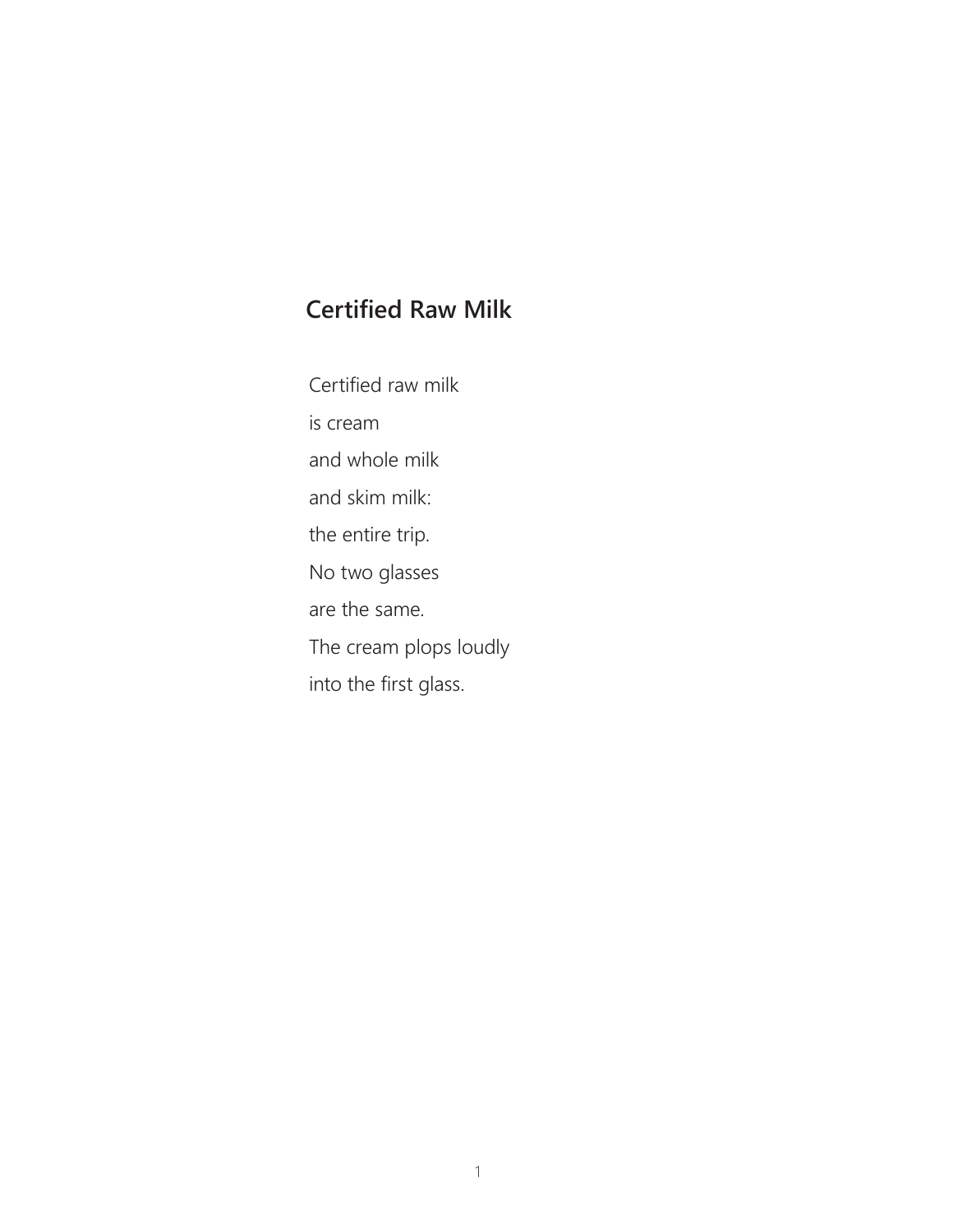# Contents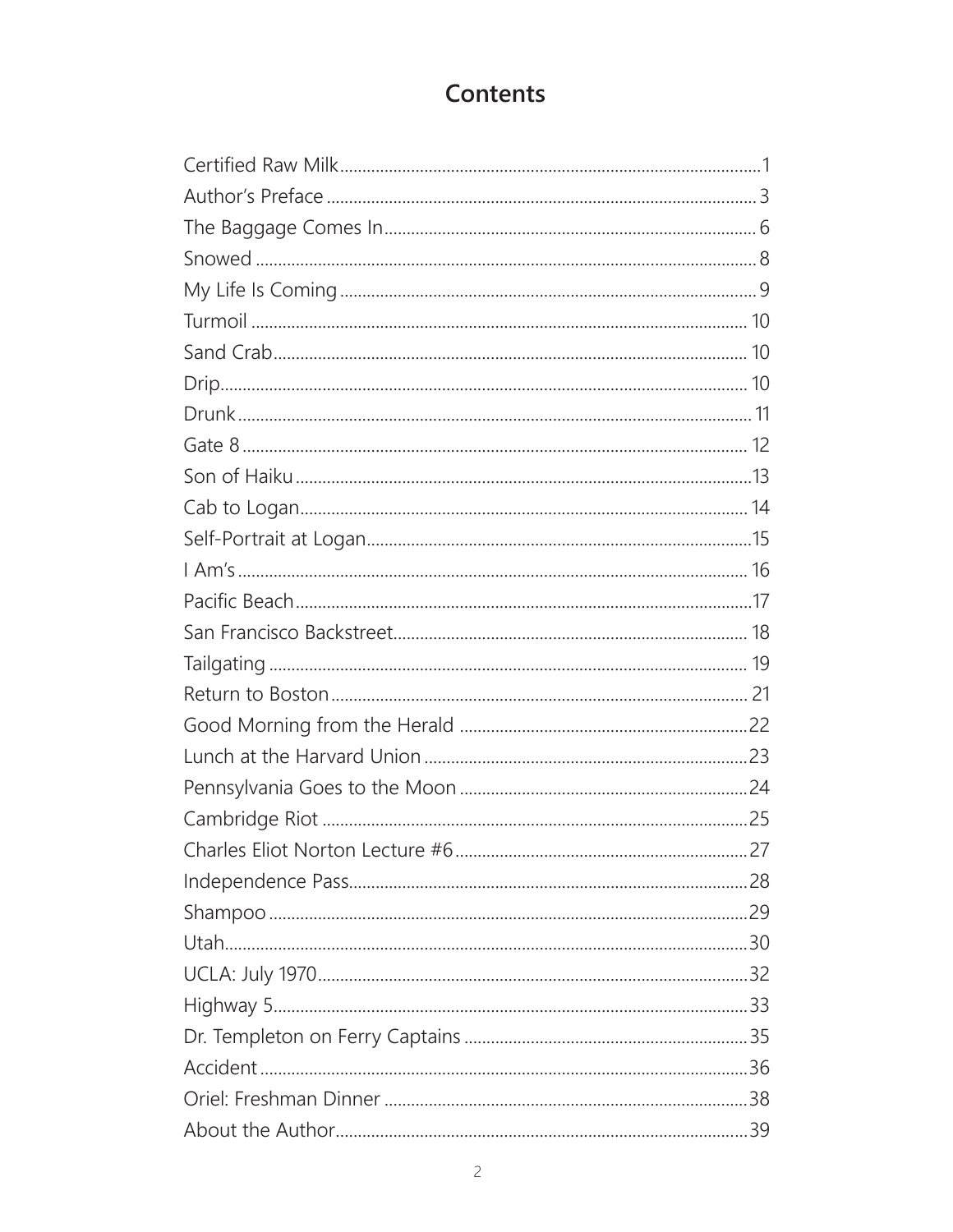#### **Author's Preface**

During my last year and a half in college, January 1969 to May 1970, I spent most of my evenings reading and writing poetry. I loved every minute! I would go to my room after dinner and read and write until 1:00 am or 2:00 am. Sometimes I would go to the Lamont Library and listen to recordings of poets reading their own poems. I especially remember listening to recordings of e. e. cummings. I also attended poetry readings on campus, including ones by Robert Penn Warren and W. H. Auden, as well as poets from the local community. I was totally engrossed in the work of other poets, and I was always excited by the possibilities each time I put a clean sheet of paper into my Royal Safari manual typewriter.

I was helped along the way by Robert Lowell, the winner of two Pulitzer Prizes for Poetry, who taught a poetry seminar at Harvard. About 200 students applied for admission to his seminar in January 1969, and I was one of the twelve students he accepted. All twelve of us were feeling pretty good about ourselves until, at the first meeting of the seminar, Lowell explained why he selected us. Many of the applicants, he said, were already good poets and didn't need his help. Others were just starting out and needed more help than he could give. He chose us because we were already on our way, showing promise, but not really good yet. We were the ones he thought he could help the most. He was doing triage on aspiring poets! In any event, his comments on the poems I submitted to him were very encouraging. He was the first person to give me a degree of confidence in my work, and I thank him for that. I also owe thanks to Stan Rubin, who was my tutor in a one-onone independent study during my senior year that was focused on the English Romantic poets.

I wrote hundreds of poems, including many bad ones (mostly about real or imagined relationships with women). A few of my poems appeared in college publications. For example, "San Francisco Backstreet" appeared in Harvard's *Lion Rampant*, and "Pacific Beach," "Cab to Logan," and "The Baggage Comes In" appeared in the University of Pennsylvania's *Eclectic.*

Each time I finished fifteen or sixteen poems, I declared that they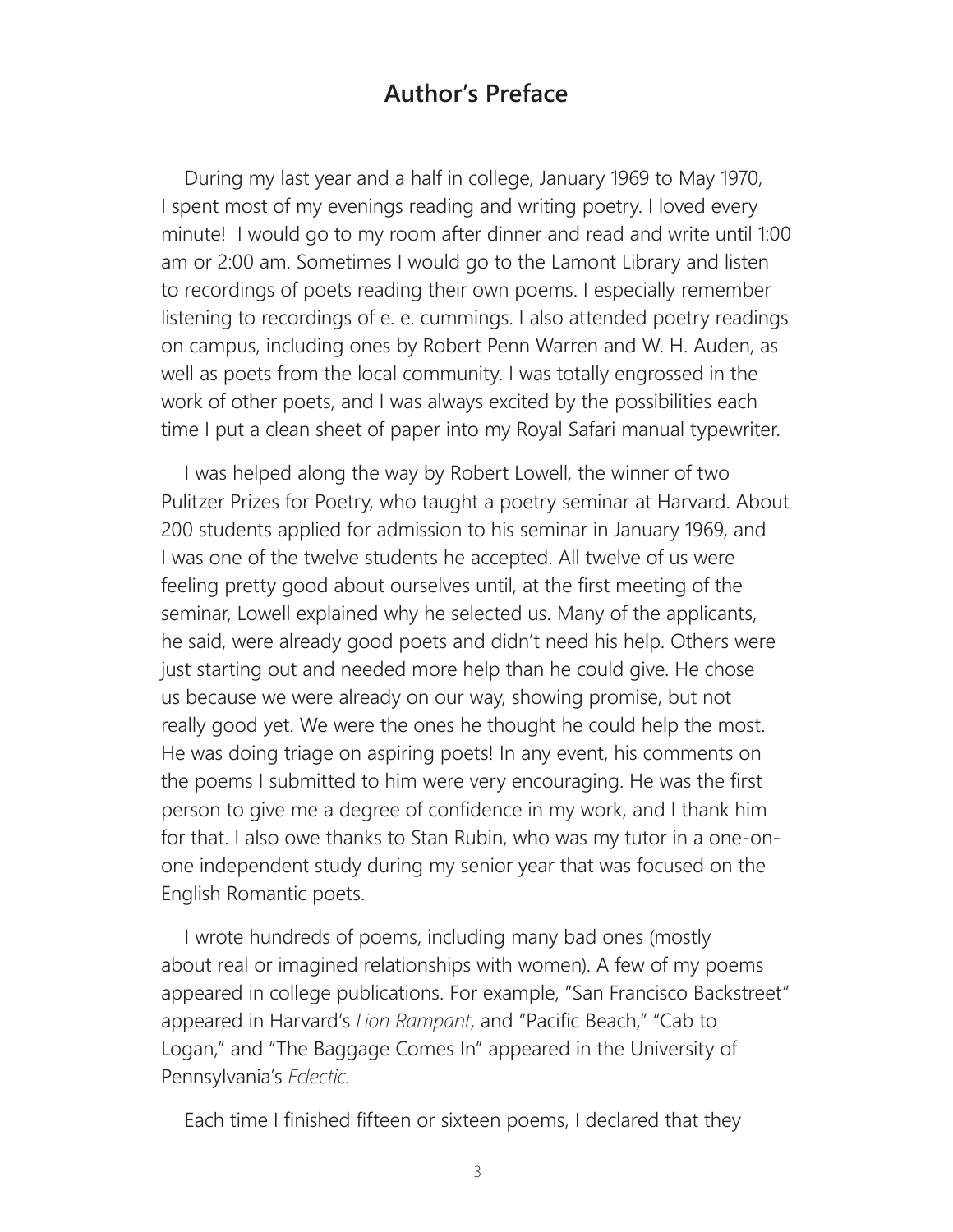constituted a "collection" and shared them with friends and family members. I also copyrighted them for posterity. From January 1969 through September 1970, I copyrighted more than 250 poems in sixteen small collections. (Sidebar: In the summer of 1972, when I was in Moscow on my way to Japan, I was seated at a restaurant table with a group of people who included the U.S. Register of Copyrights. She was a nice person who complained that way too many people thought they were literary geniuses and made a lot of work for her department by copyrighting all kinds of nonsense. I sat there feeling very sheepish. I was one of those people she was talking about.)

In December 1970, when I was finishing my first term at Oxford, I created a final collection of poems chosen from those sixteen smaller collections. I called the new collection "Certified Raw Milk." I actually drank certified raw milk at Oxford. It was delivered to the door of our student house in small glass bottles. The milk was not homogenized, so it had cream at the top, then whole milk in the middle, and skim milk at the bottom. I liked that variety within a single bottle. Certified raw milk became symbolic of the variety I enjoyed in life, the variety about which I was writing as a poet.

 Early on, I discovered that I was no good at rhyming, so I wrote what could be called "prose poems," "free verse," or "concrete poetry." Sometimes my poems were punctuated visually instead of with traditional punctuation marks. As I read other poets, I came to like what I called the "earthy American poets" like Walt Whitman, Emily Dickinson, Carl Sandburg, William Carlos Williams, Robert Frost, and e.e. cummings. I enjoyed writing about things that I saw and heard as I lived my daily life.

A lot of the poems I wrote related to experiences I had when I flew around the country giving speeches at high schools and student council conventions. Some experiences were due to the "student revolution" on the Harvard campus in the spring of 1969, as well as the protests over the war in Vietnam. Other experiences occurred during the summer of 1970, when I drove from Massachusetts to California and back to see friends and relatives before leaving for England. I traveled with a college friend, Brad Ware, who wanted to go with me because he had never been further west than his hometown of Buffalo, New York.

Sometimes I just wanted to observe a scene and describe it with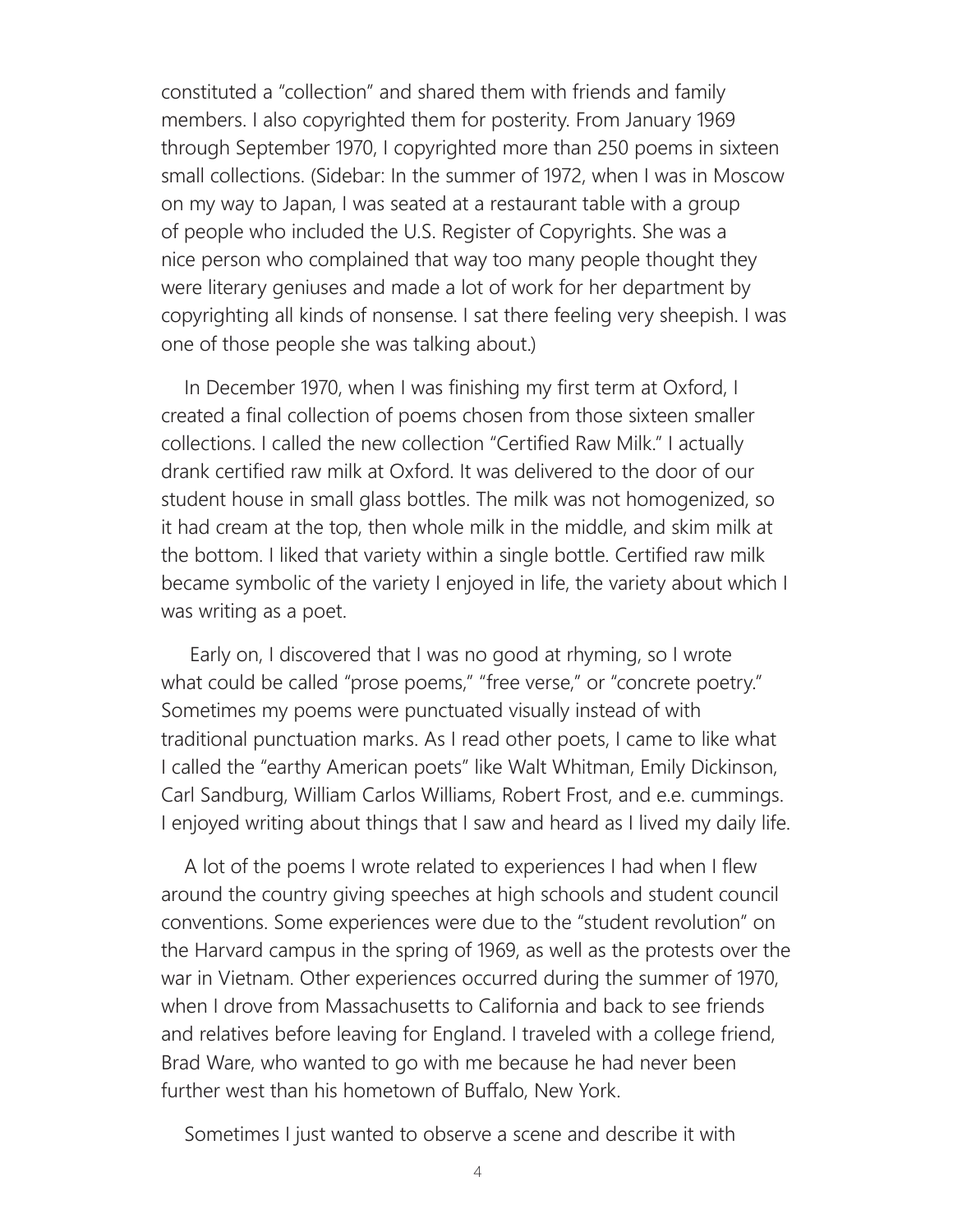metaphors. At other times, I wanted to make details as vivid as possible. Then there were times when I wanted to record a situation in which people were interacting, like a scene in a novel or a play. There were many times in which I just wanted to share the way in which the things I was seeing and the things I was hearing were disconnected. I would be seeing one thing while simultaneously hearing about another thing. There was a kind of discord or irony, even a low-level chaos, in the contrasting visual and auditory experiences. That was life!

This current version of *Certified Raw Milk* is a selection of 29 poems from the longer 1970 collection of the same name. The poems in this collection still cause me to smile or nod, more than fifty years after I wrote them. I hope that they may cause you to smile or nod a little as well.

K.M.K. June 2022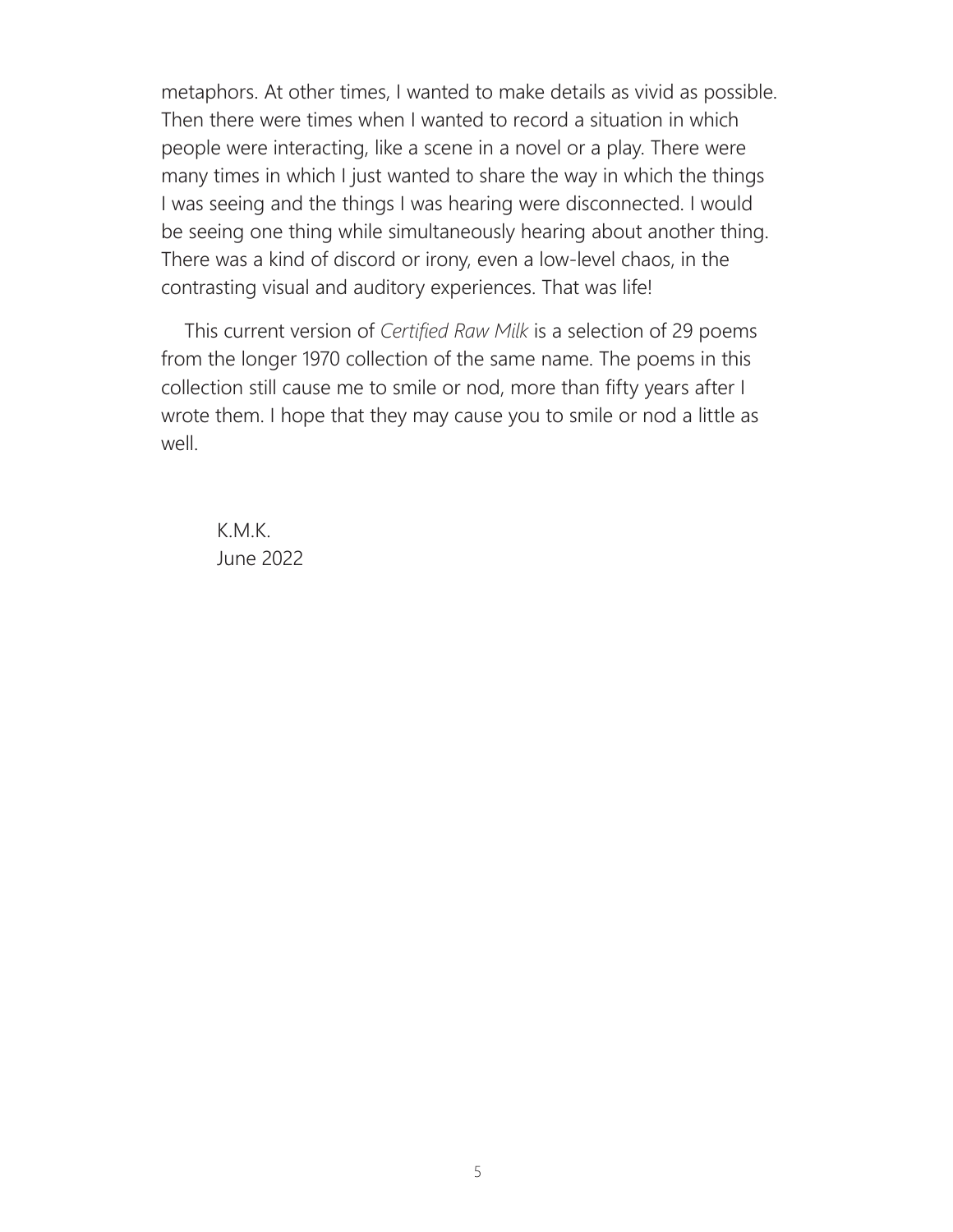# **The Baggage Comes In**

And the baggage comes in one load two loads you don't see yours yet and then you hear it

The room is small and the passengers are all crowded around and then there is a shriek and a sob and you look and there is a woman bending over a small suitcase with five holes and the suitcase contains a dog and the dog is dead Lifeless in the bottom of the suitcase its tongue dried up and eyes closed The dog is dead and

The woman sobs and sobs and two redcaps look at the dog and the lady and they want to help no charge they want to help But the dog is dead and the lady presses her face to the wall lockers and she cries and she cries and cries

The crowd looks The dog is dead some say They whisper Dog It's dead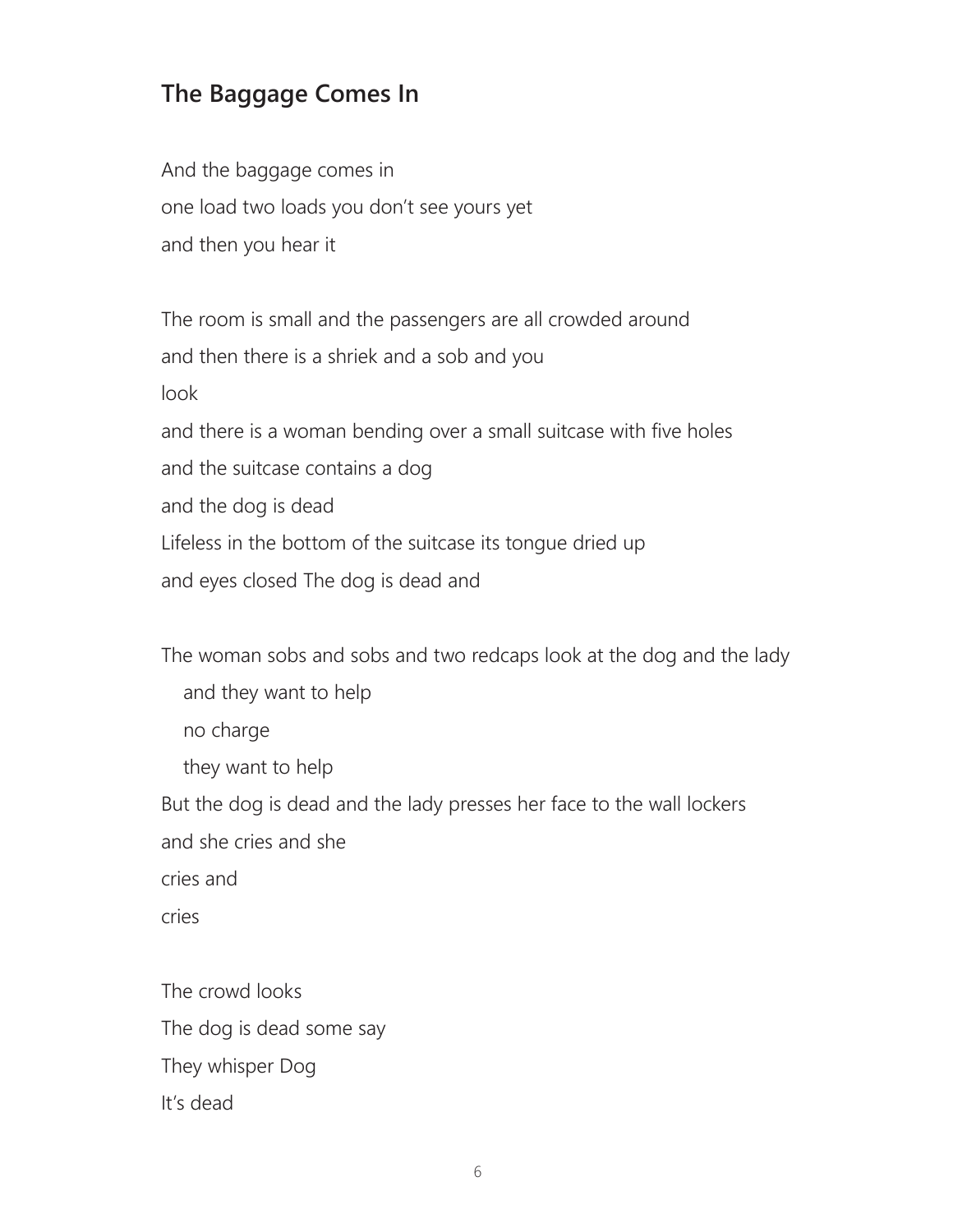An old lady goes to the woman and puts her hand around her shoulder And she still cries Hysterical

The crowd doesn't want to know the dog is dead The crowd is restless It is hard to face A crying woman is always hard And the dog is dead and that's all

 The man next to you mumbles that the woman shouldn't have expected the dog to live in that suitcase with five holes in the baggage room on an airplane She should have known it would suffocate

But she didn't know

And all she had with her was the dog A purse A book and a dog leash And the dog is dead and the book is superfluous and the dog leash no good and the purse probably empty And so

She leaves screaming You killed him You killed him You killed him And the crowd is still restless The crowd doesn't want this sadness suddenly thrown at it The crowd has its own dead dogs to attend to The crowd can't cry every time a dog dies And so the crowd goes about its business Upset Taking the sadness thrown at it and returning it with anger Trying to forget Criticizing the woman who should have known

But she didn't know They never do And that makes it the hardest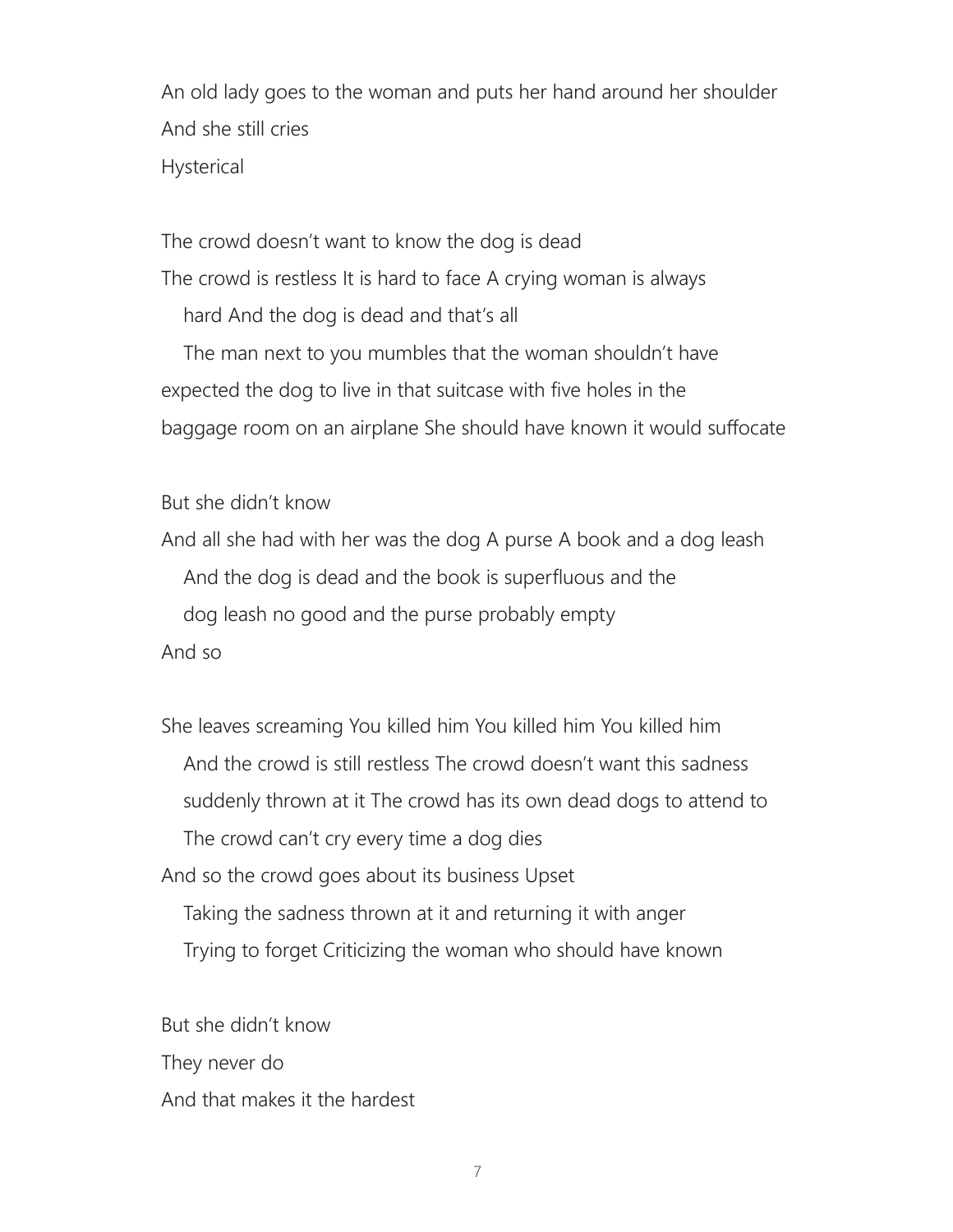# **Snowed**

Society came to a halt today when four billion snowflakes congregated on or about the city of Boston. "Each snowflake is an individual," the Weatherman General reported, "and each snowfall appears to begin with a single snowflake. On the other hand, they are much more effective in a group." Cars have not been found to skid on single snowflakes, according to latest reports.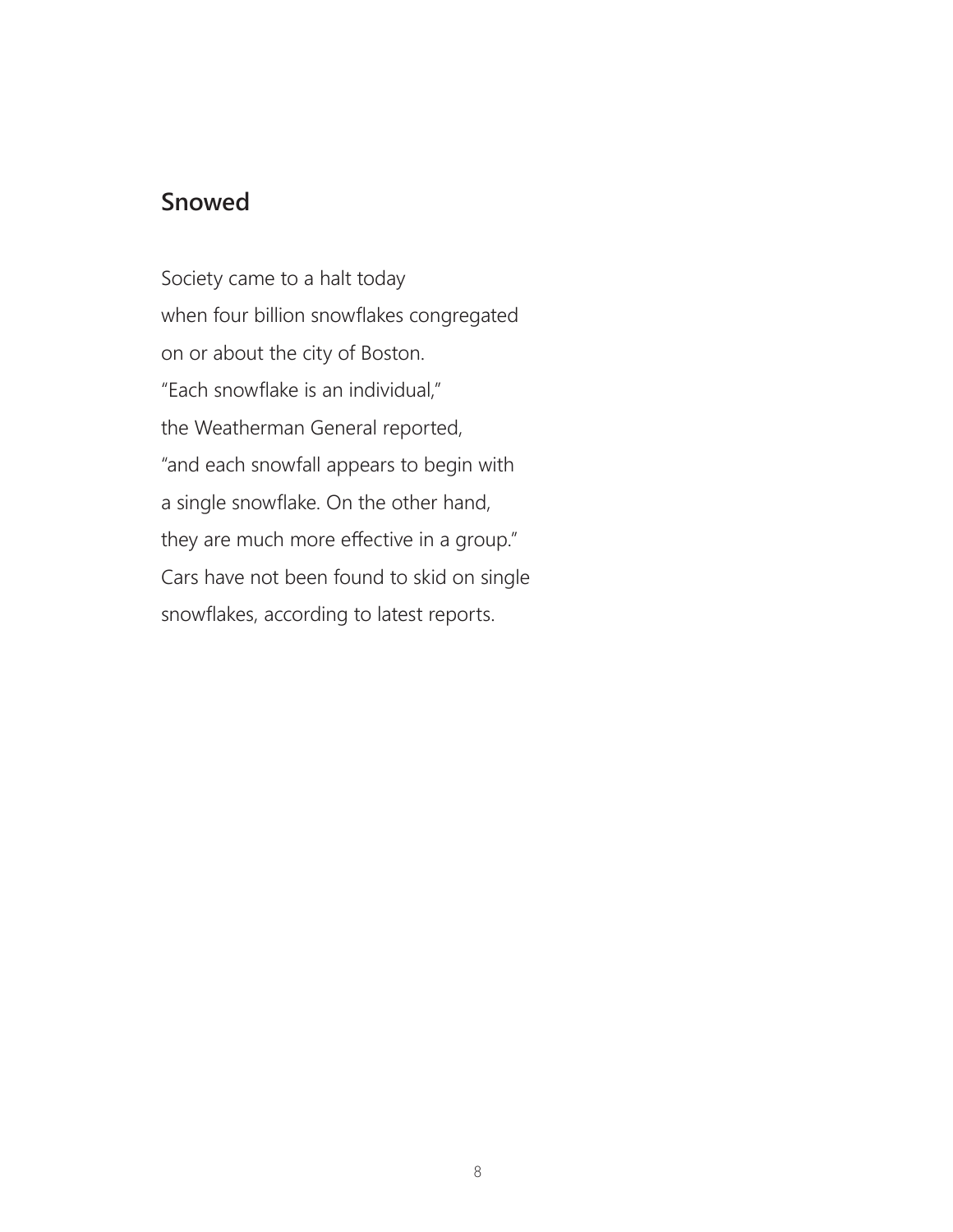# **My Life Is Coming**

i.

I ask for tools I ask for time and a little help

If you cannot help I ask you step aside: For I am coming through

ii. I want to live I want to love and share a little

If you cannot love I ask you step aside: For I am coming through

iii. I will not die before I'm dead and burned to ash

If you are dead I ask you step aside:

My life is coming: Now.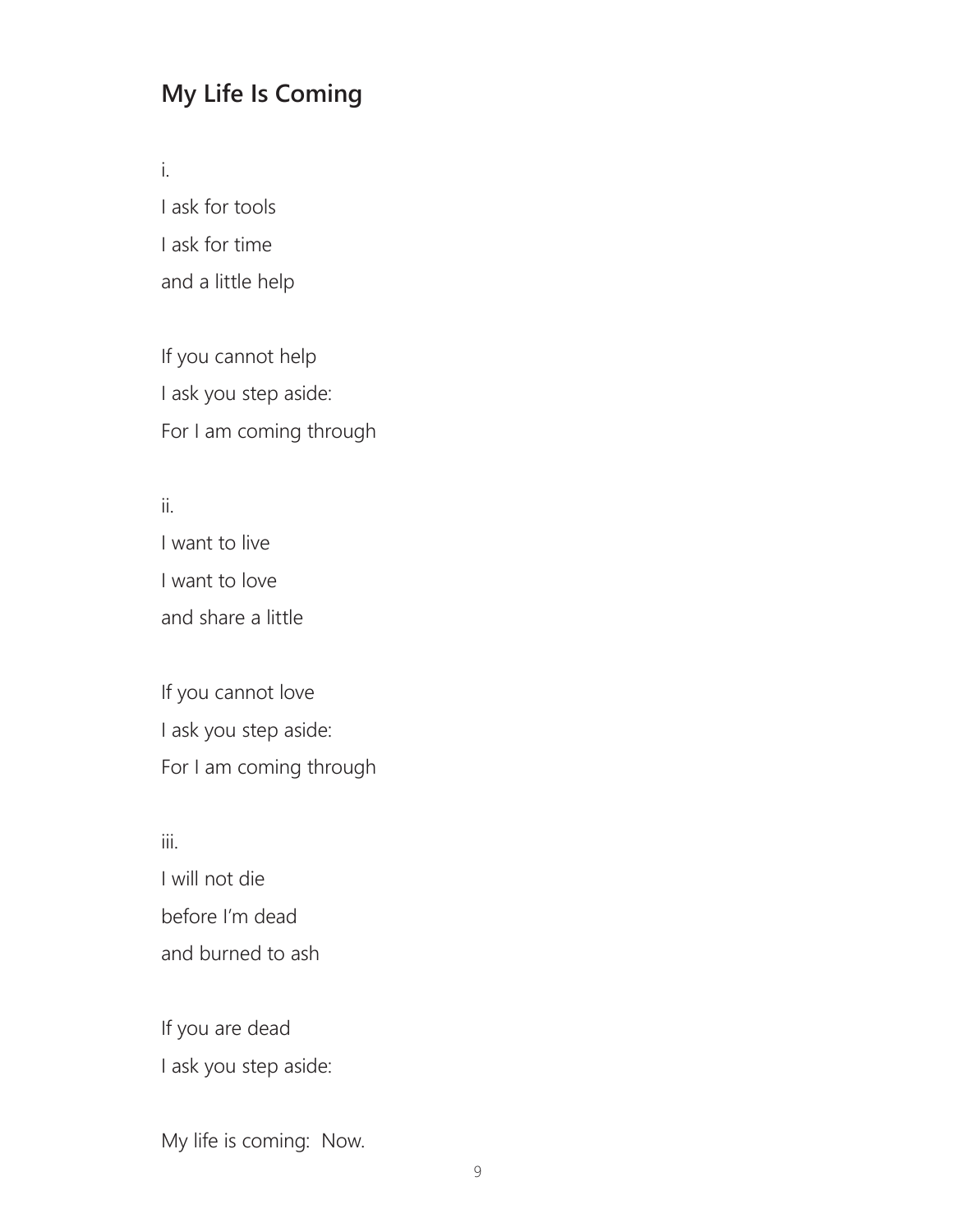#### **Turmoil**

The sand would not be stirred And the surf would not come crashing If the last waves did not Always turn against the next ones

# **Sand Crab**

I found a sand crab in my tent. We were both digging in.

# **Drip**

Sweat drips from my hatband onto the inside of my sunglasses sliding down the concave slipping jerkily until forming a pool at the bottom of each lens as I ride the little pools shimmer and will not be shaken loose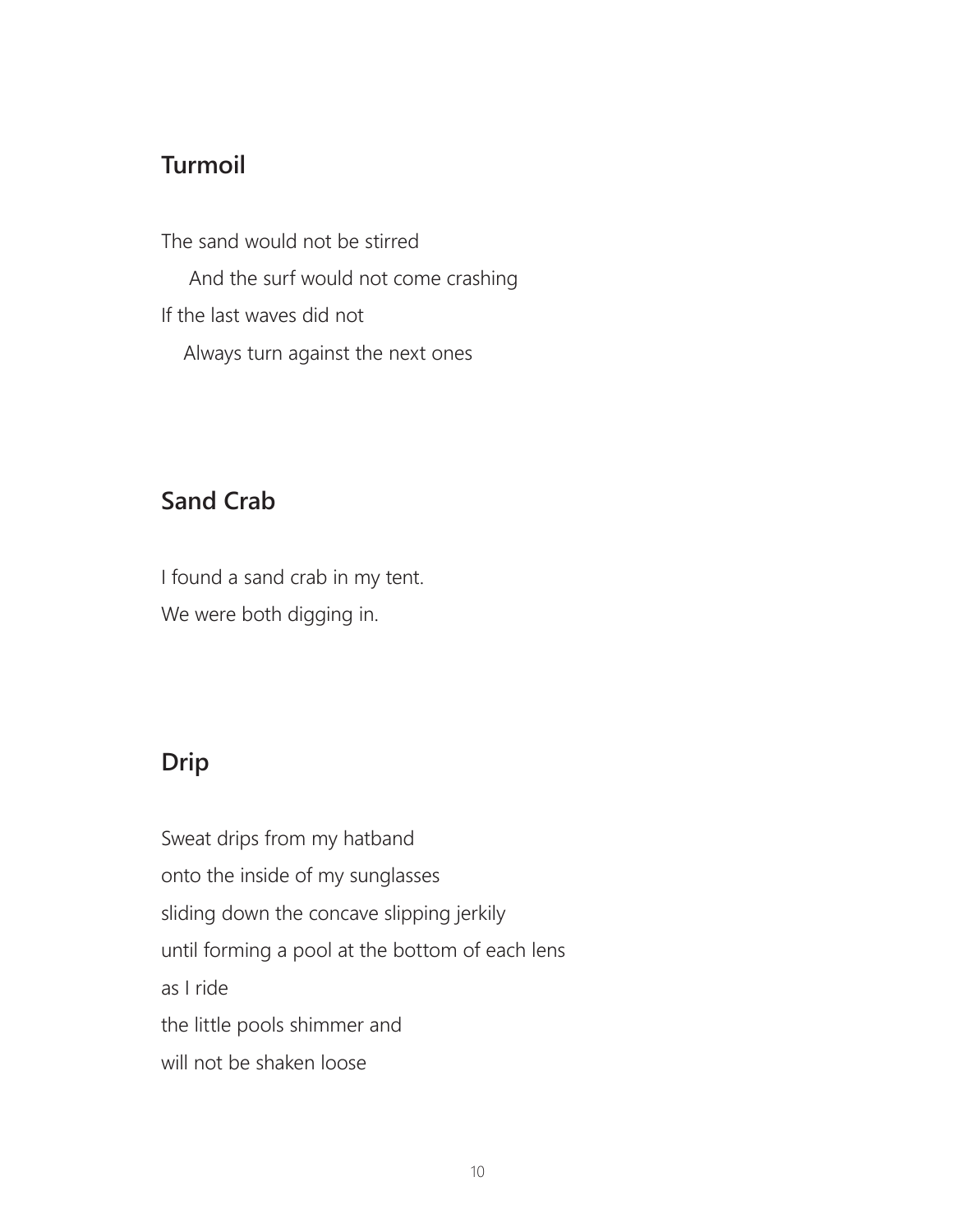#### **Drunk**

Coming from nowhere nowhere to go the drunk made his bed where he fell

Soiled pants and hair-peppered chin he curls up under the night his knees halfway to his chest by instinct (the dune is not too short; the air is not too cold) lying on his side an arm for a pillow keeps him from inhaling sand

A bump on the empty beach he can only be robbed of the air the rain and a little sleep: he is unafraid

The footsteps that pass him will all go home and the drunk with no place to go will at last have this

In the morning his nightlight the moon will be unplugged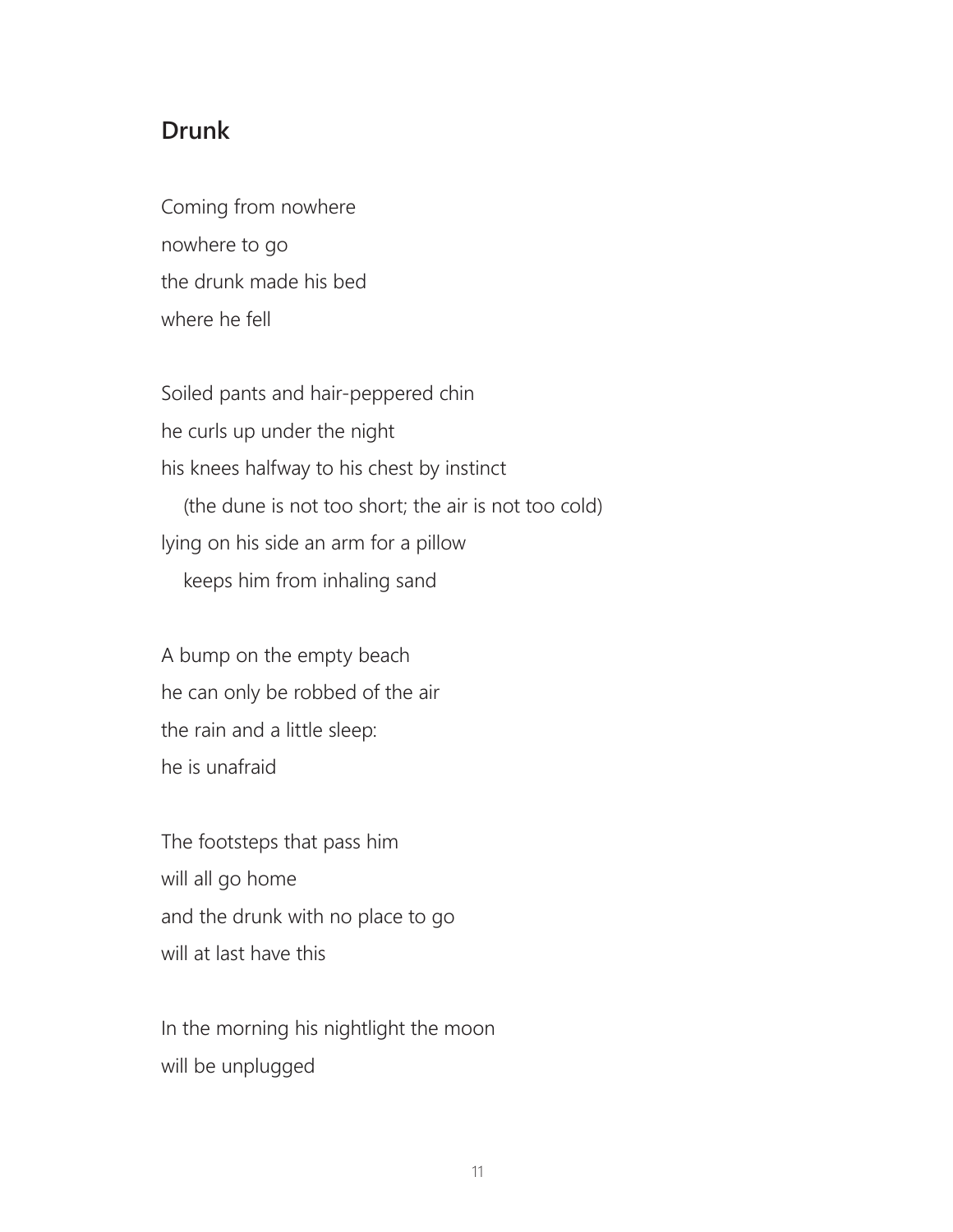#### **Gate 8**

Their only son is leaving for Vietnam.

Welling up inside them their fears quaver their words and belie the laughs they must quietly exchange: the Pfc son turns and re-walks all his years to the boarding door.

"Good-bye," the mother says. Forever, the father fears.

We may never see him again, as he walks to the door. We may never see him again ever, As he climbs into the plane. We… may… never… "—But he will write," she says. "If he can," he says. "He must," she says, "because we may… we… because we… because he… because…

because…

because…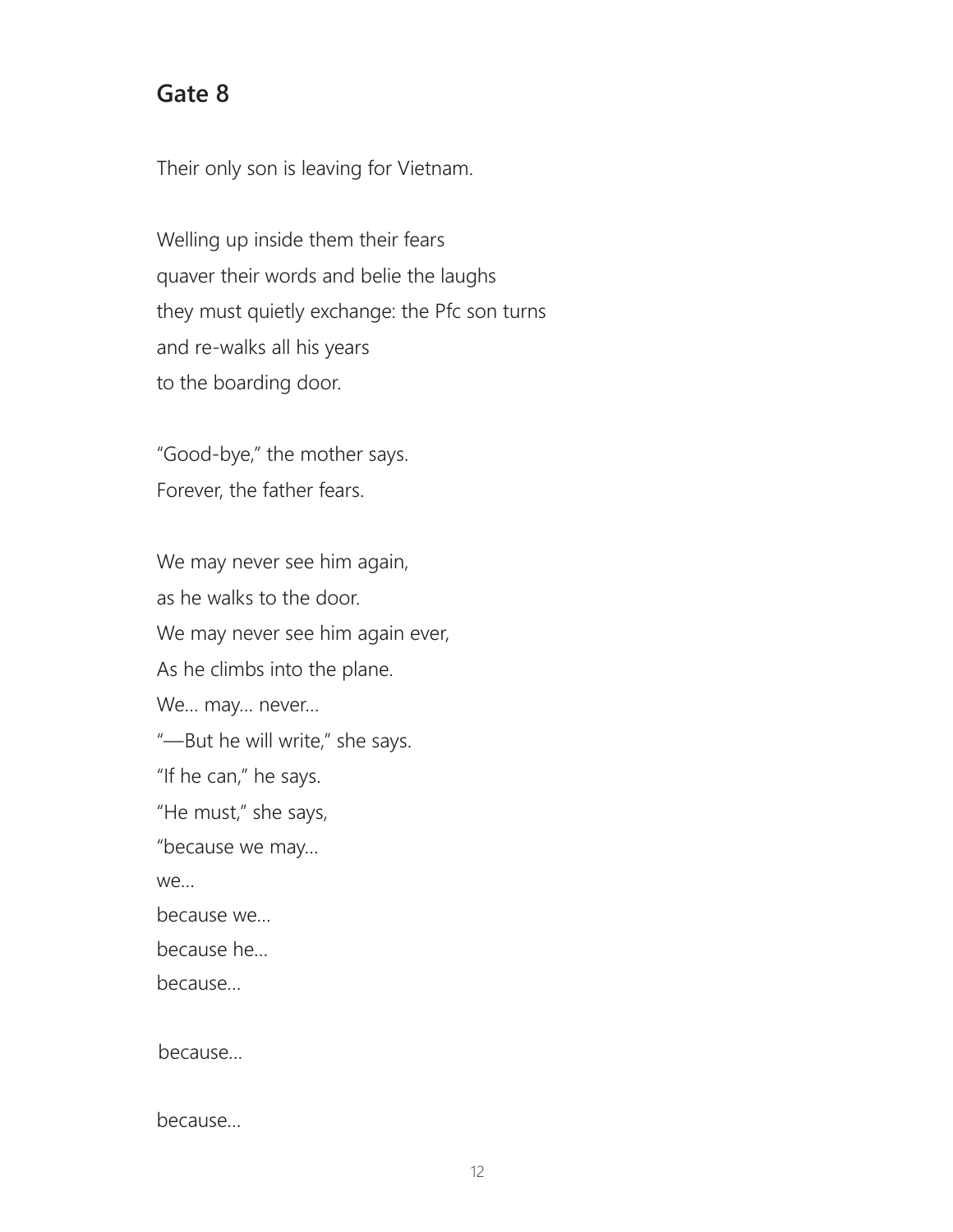### **Son of Haiku**

Walking by the road I shudder and cannot tell if it is my thoughts or the cold wind

 $^{+++}$ 

I am handcuffed by a watchband two inches wide: and by the watch.

 $+++$ 

I thought the little boy was wearing his woolen winter cap. Instead, his head is completely wrapped in bandages.

 $+ + +$ 

Today a surfboard was found by the Navy floating 120 miles south of Waikiki on its way to Tahiti: "Strada" was written on its fin.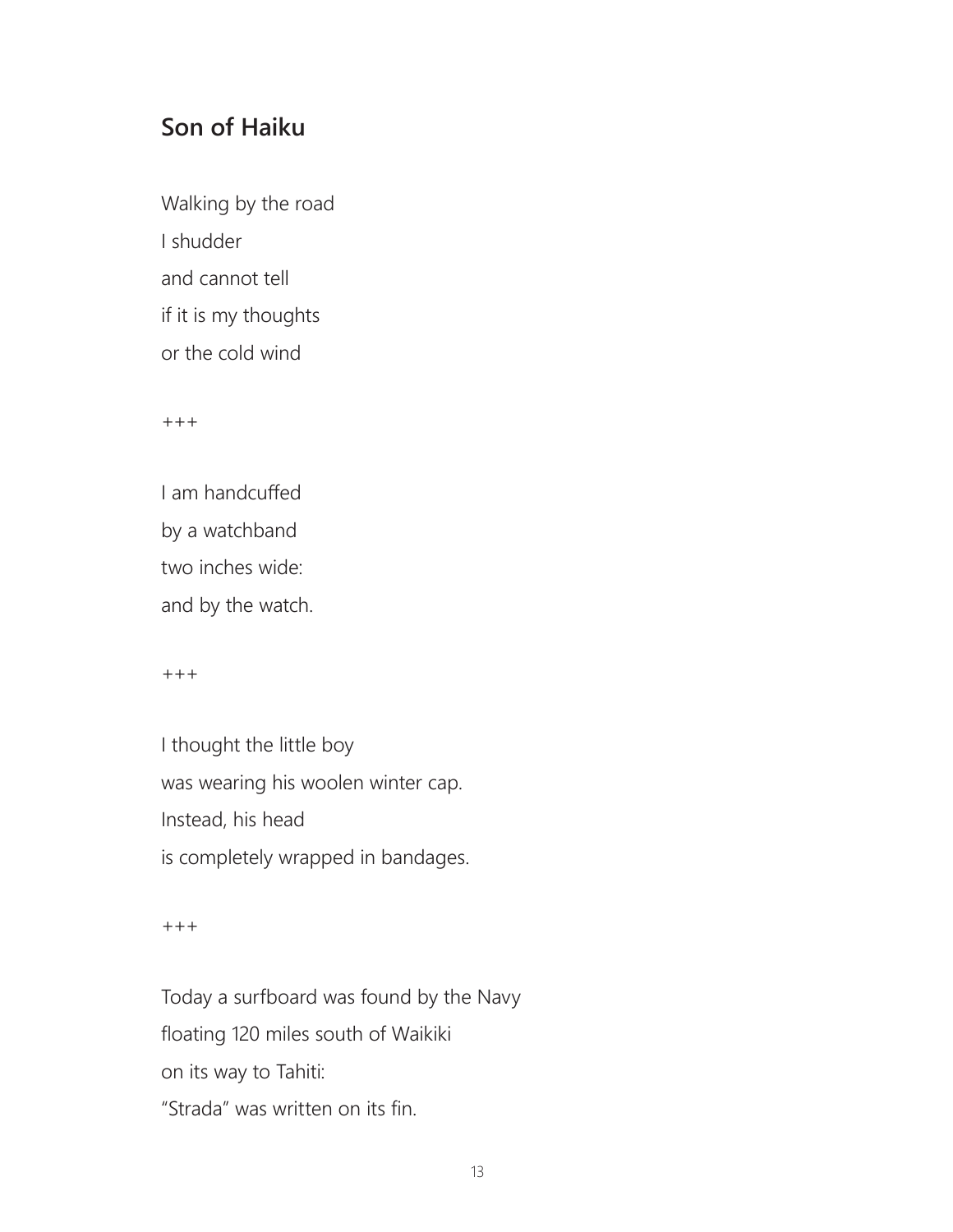#### **Cab to Logan**

"Today—

cop was cleaning his pistol it went off, shot another cop. Things like that really get me. Last week, an ambulance, rushing to the hospital— it rammed another car, killed the driver, and the patient died. Yesterday— did you hear about it? big jet overshot the runway here at Logan missed the whole damn runway and bellyflopped right smack down in the ocean."

The meter has a fever and ticks too fast. Thrusting my hand into my pocket I cut my finger on the hard slim edge of a poetry journal; I bleed red on green dollars and imagine white corpuscles bumper-to-bumper in their own traffic arteries trying to reach my fingertip.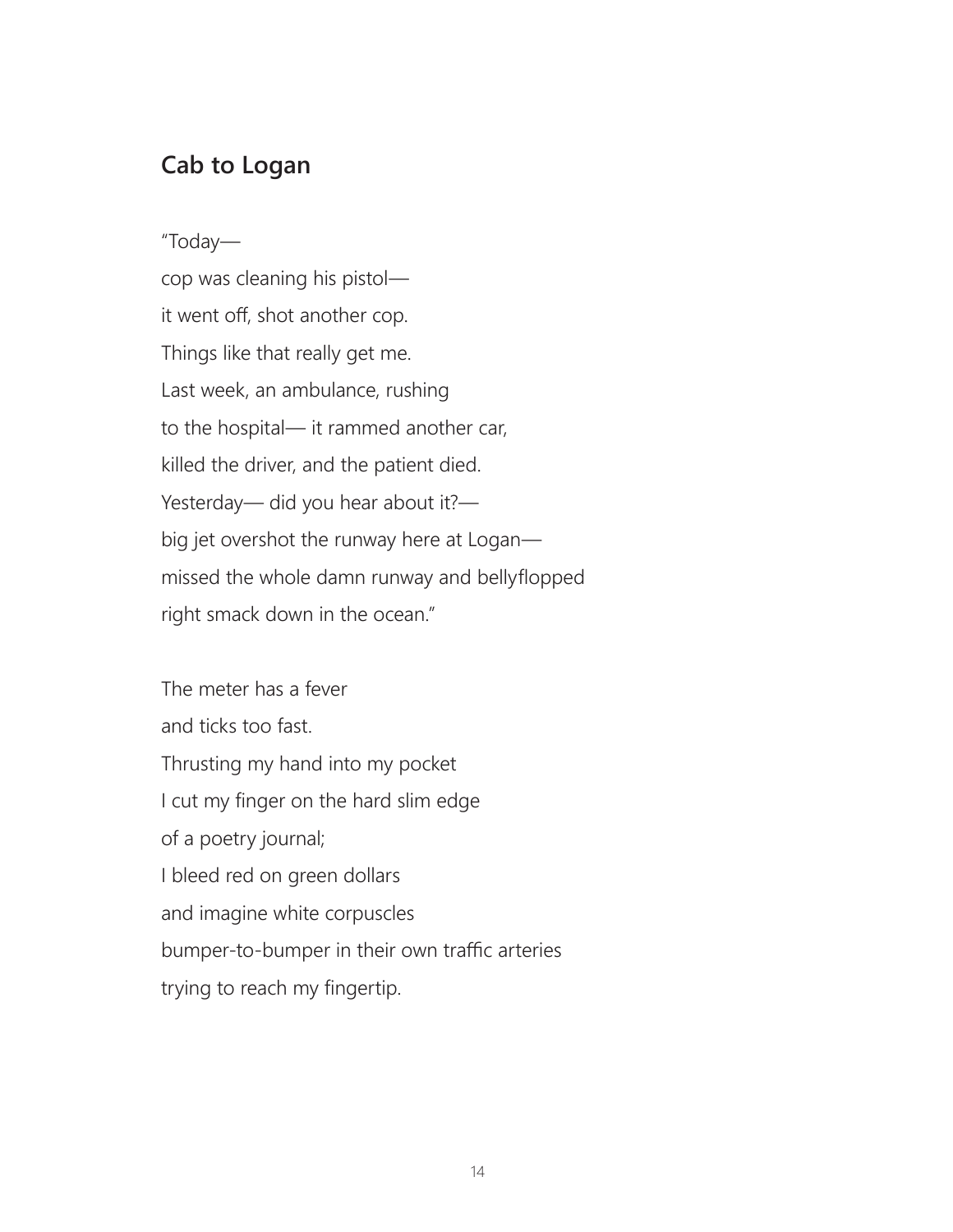# **Self-Portrait at Logan**

A woolen shawl knit by a grandmother; a gray Harvard topcoat from Robert Hall; a necktie, broad, in stripes, made by mother; black shoes from High School ROTC; Mayakovsky in one pocket, *Poetry* in the other; mustache from God; plane by United.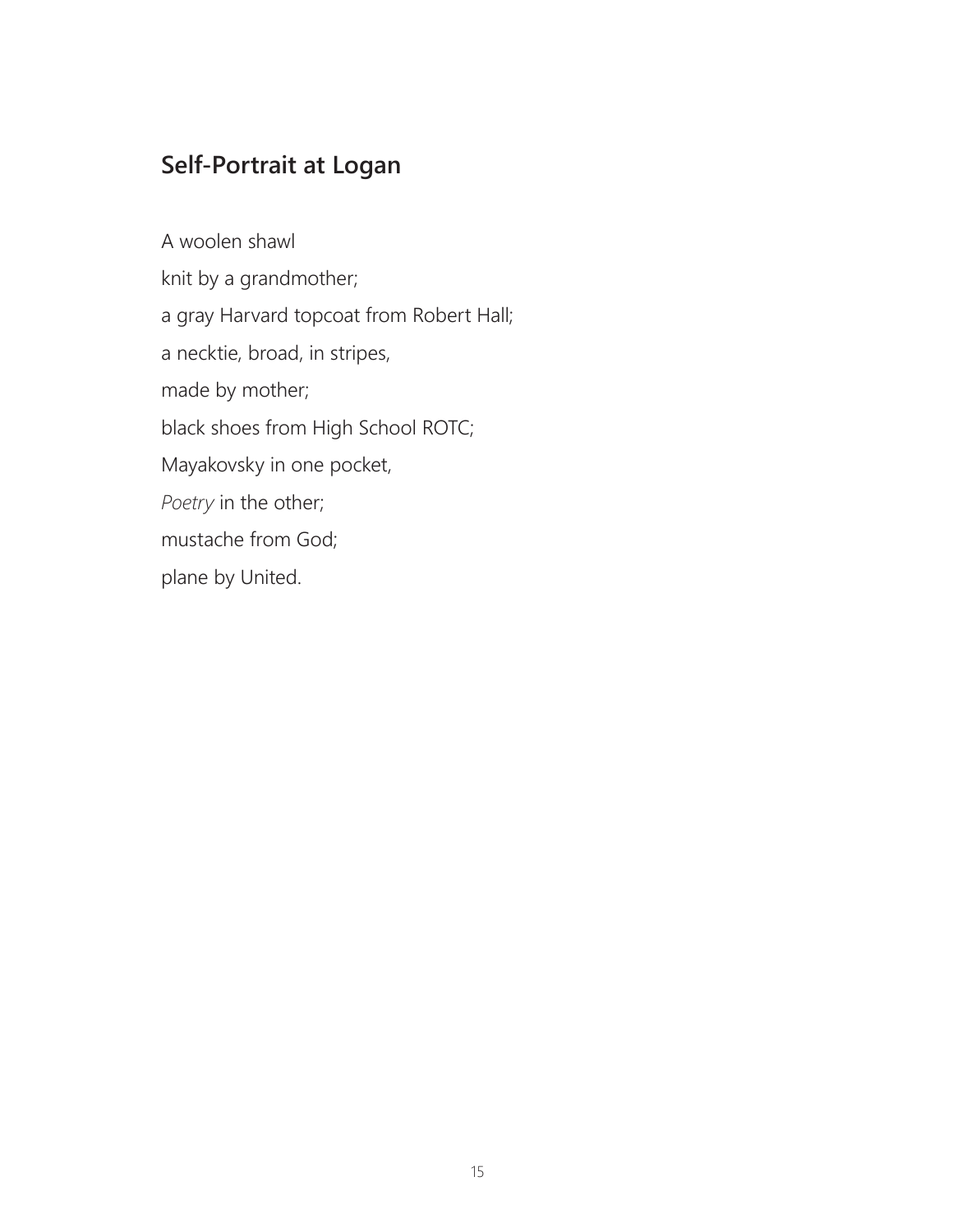# **I Am's**

I am a match. Force me into friction and I flare, burning blue-hot bright.

Self-consuming, I will die in a smoke wisp. Thrown against cold water, I will hiss my fate.

#### $^{+++}$

I am a telephone that rings only once giving no one time to answer

 $^{+++}$ 

I am a harmonica. People breathe hot air on me and I play chords for an answer.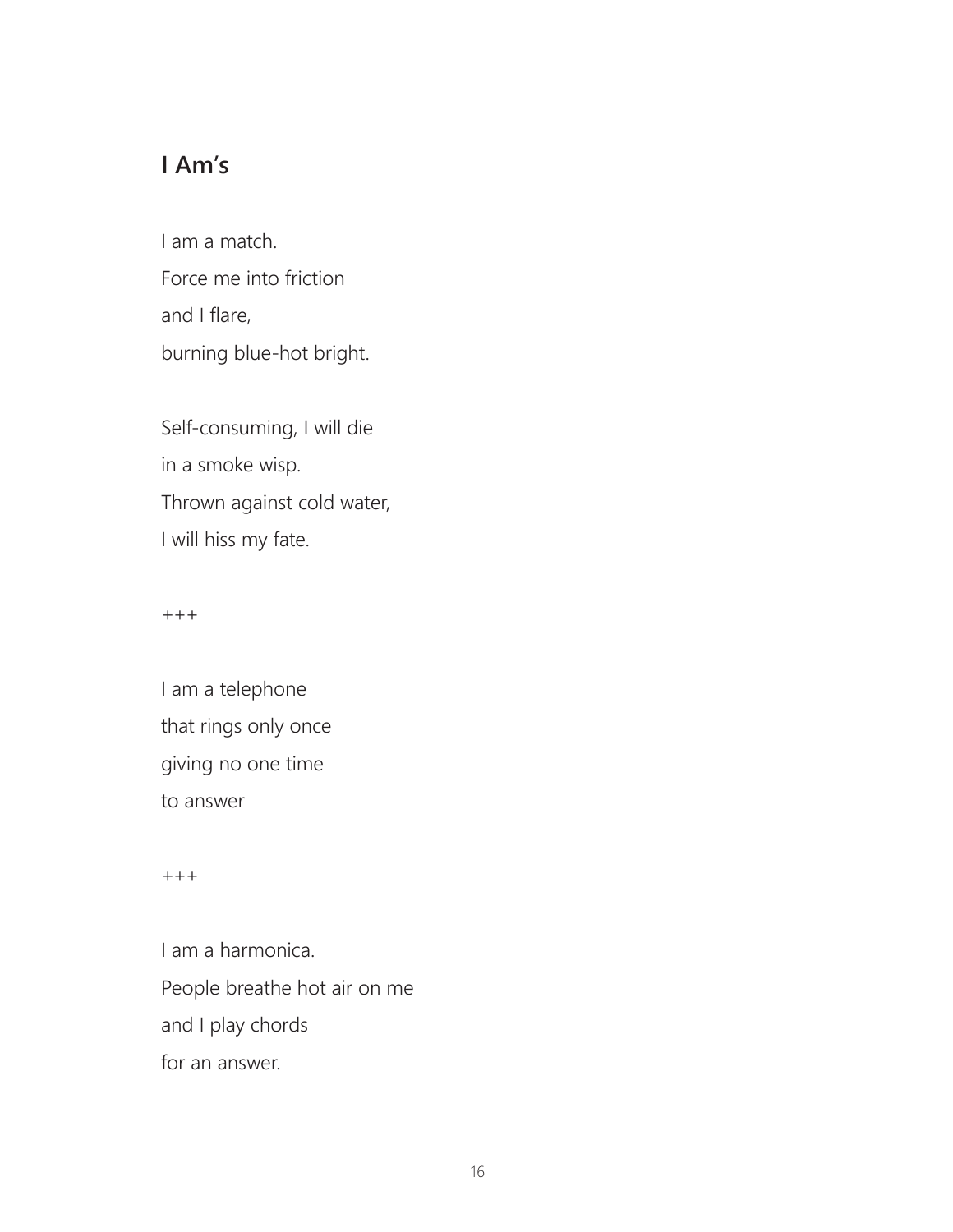#### **Pacific Beach**

Five flat trays of water pull in and out on the sand like dresser drawers.

The white sun boils at the morning mist, raising the heavy gray blanket of wet sea air. Sea gulls stand stock still between mounds of kelp, plastic tubes, bulbheaded, like piles of extension cords waiting in a warehouse.

Pebbles punctuate the sand. Retreating waves fan out over their heads and form tiny wakes. Suddenly the still stones are distant motorboats churning for harbor and a cliff they cannot climb.

Gulls scream and flap as the orange Rescue Jeep hums down the beach, tracking a December surfer.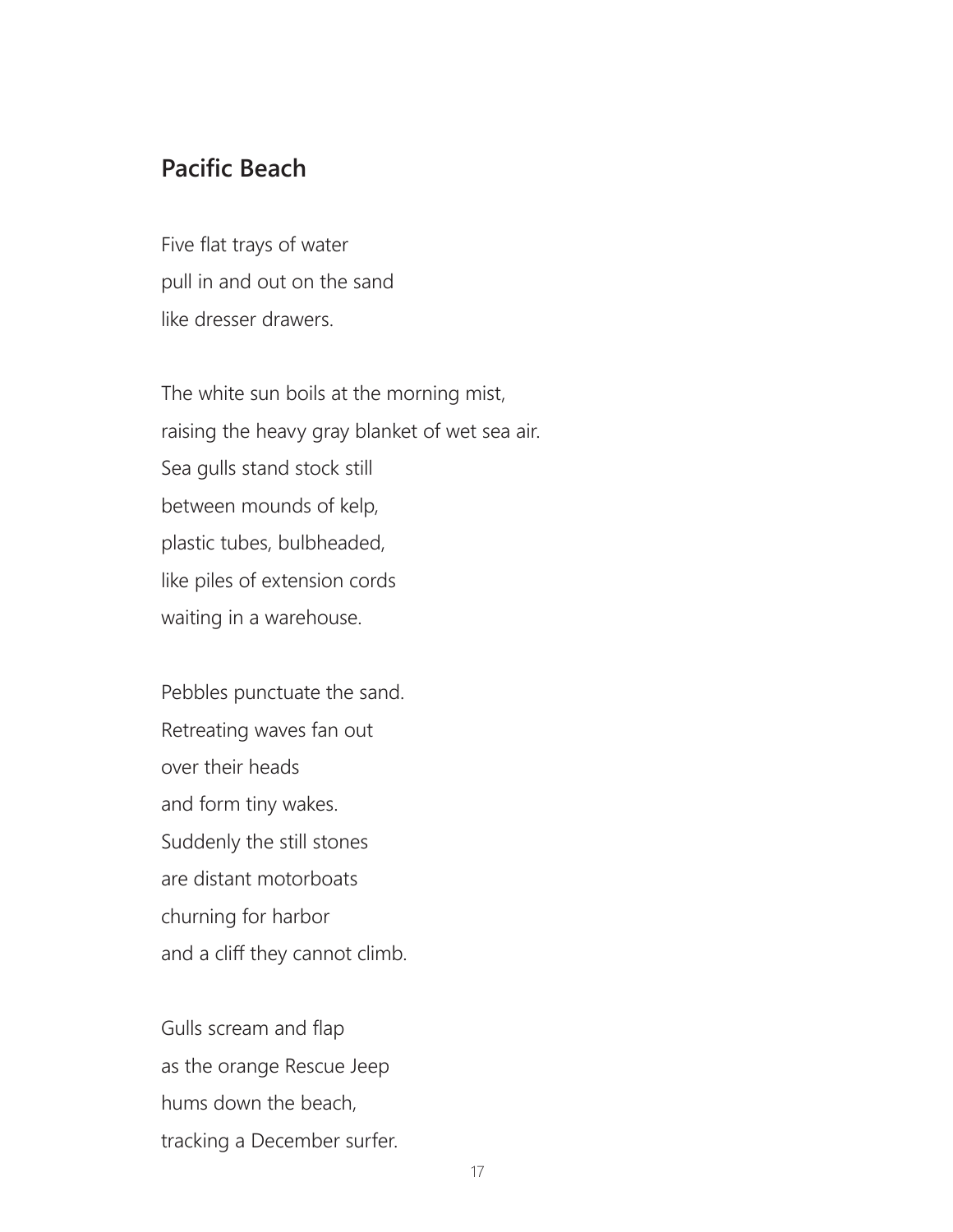# **San Francisco Backstreet**

Worn white paint high on the brick building wall declares the good news: "Rooms with or without bath. Tiled showers."

An unshaven man in a patched and spattered coat dips his shabby shoe in a water puddle on the sidewalk. Stirred by the circling motion of his foot, little flakes of hard black soot rise from the puddlebottom, drift in the current, and re-settle gently when the man limps down the street, tracking one wet footprint on the dusty cement.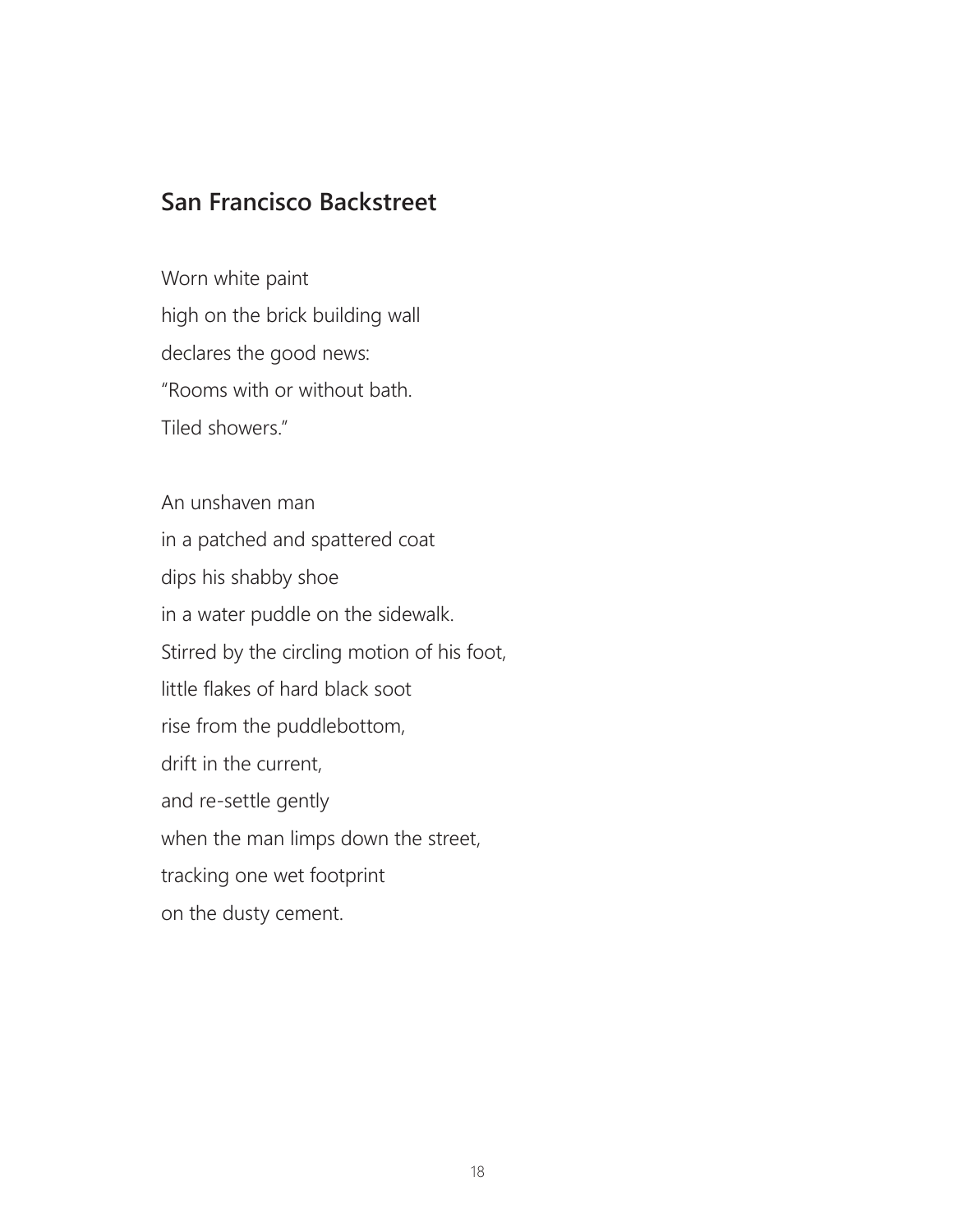# **Tailgating**

Somebody stop him They're going to kill him She screams They're going to kill him

and there are two cars stopped in the middle of the street and one has an old man at the wheel and someone is hitting him hitting him in the face

and the old man's wife rushes to his side of the car She tries to help but the old man is trapped in his seatbelt and a hippie A hippie has him by the collar shaking him hitting him shaking him shaking him and the old man can't break loose He only tries to cover his face while his wife hits the hippie over the head timidly with her purse She is afraid to hit him and she is afraid not to hit him and it is hopeless She breaks down weeping and crying her husband is dying Somebody help They're killing him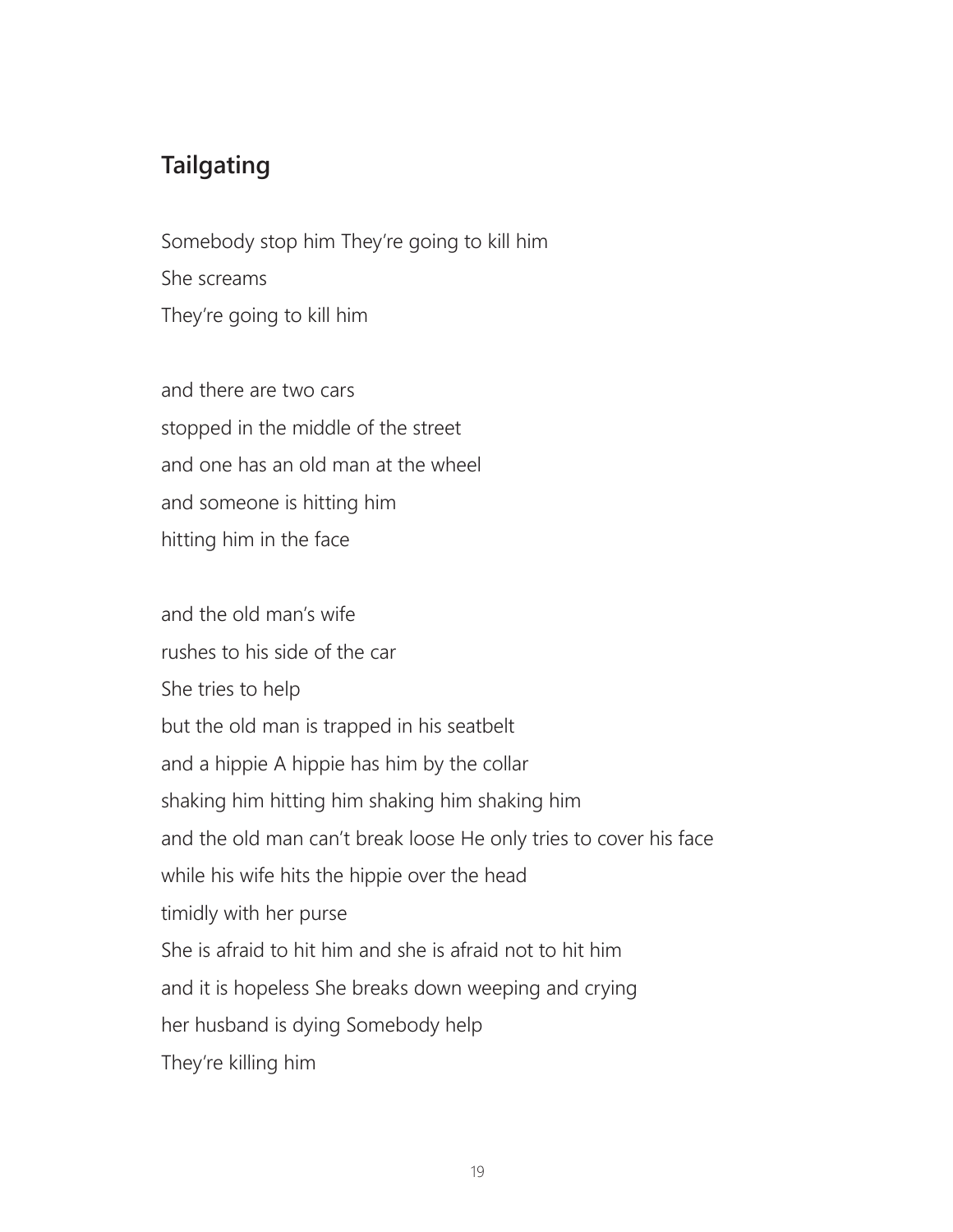and the service station attendant rushes from his fuel pumps Wrestles the hippie away from the old man Pins him to the side of the car and tries to talk him down

The cops will settle this if you want He says You got no right to beat an old man He says I don't care what he did to you

Tailgating The hippie says He was tailgating and it gets on my nerves These old bastards Why don't they die and get it over with Look at my car He nearly climbed right over it Look at his car It's smashing into my fender

and a small crowd gathers and it doesn't like the hippie and he cools down Outnumbered he controls his hate and the old lady surrounded by the protecting crowd is brave and says If you touch him again I'll really hit you

and the hippie breaks away Sullen and the old lady gets back into the car Righteous and the old man straightens his tie and the street traffic honks and the two cars drive off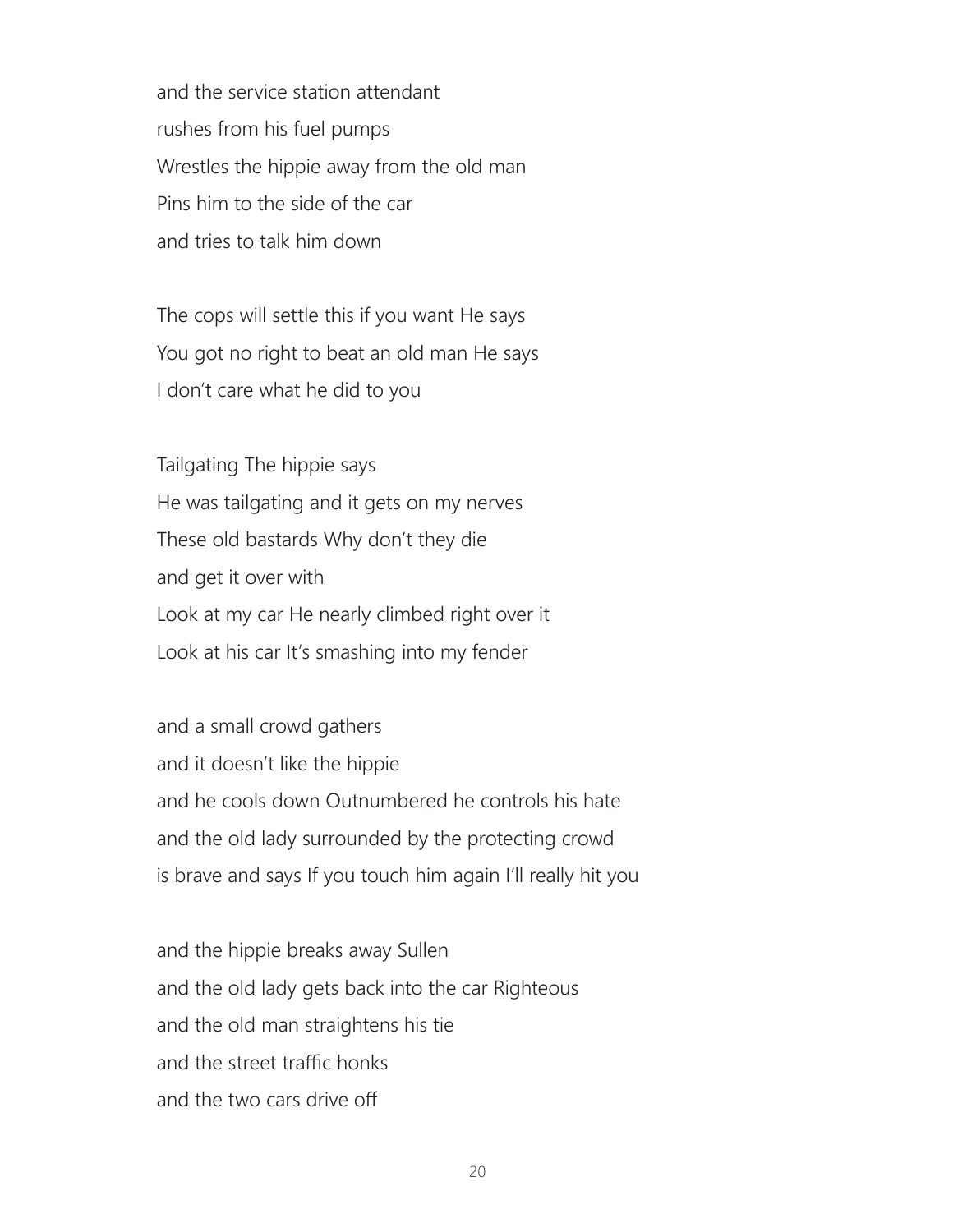## **Return to Boston**

Unswept by wind, snow falls in careful columns, steady flakes of dead skin direct from Winter's hand.

Flight 96 strikes the runway at six on Sunday morning. Airplanes stand in the still blue twilight of early morning haze and night-long spotlights.

Unslept passengers gaze at the foggy windows; slowly rise; and button their coats. In town, park benches sit alone with the snow.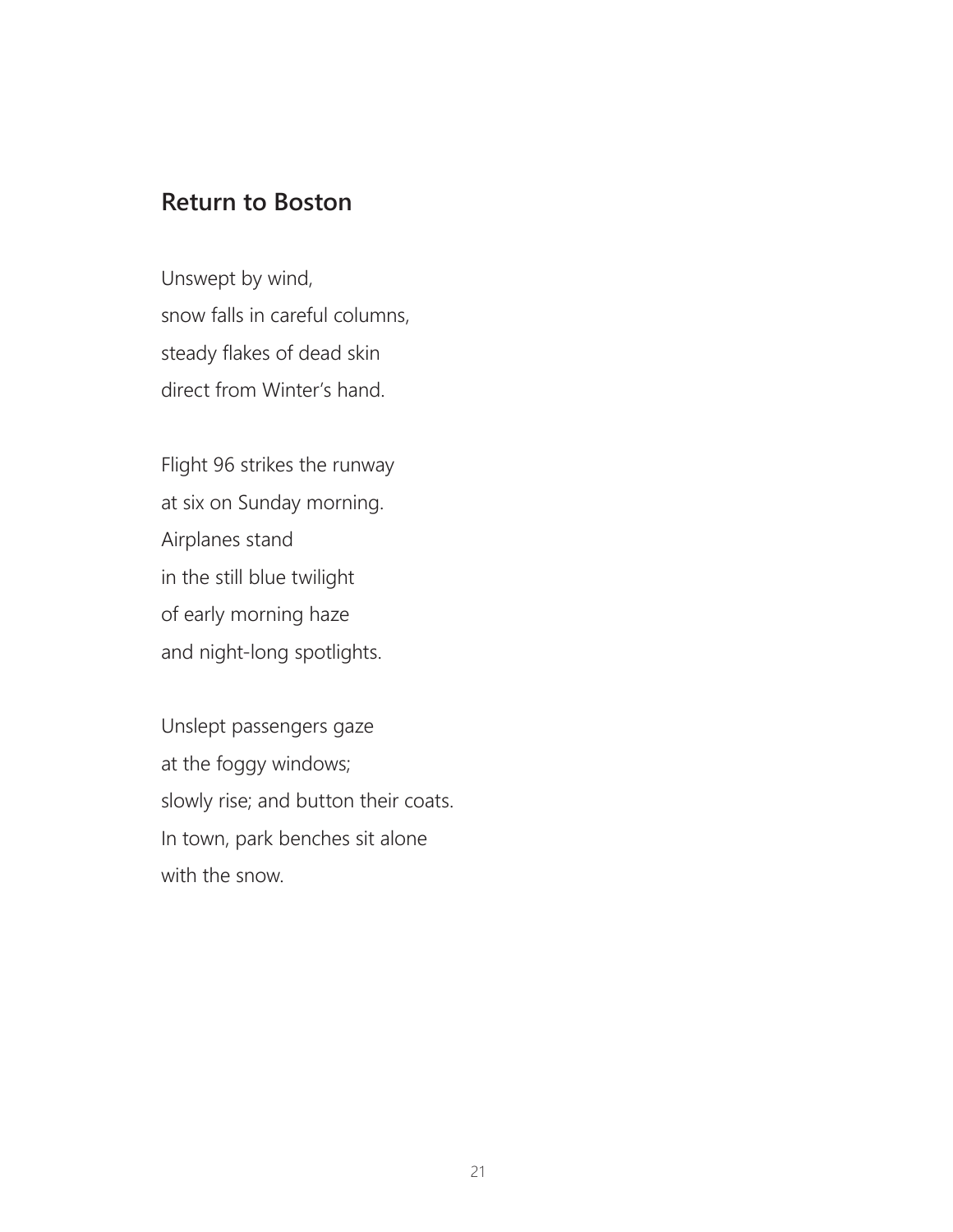# **Good Morning from the Herald**

Good Morning in pink letters from the Morning Herald I didn't ask for and my pajamas droop from one hip as I bumble from my bed for the news. "Post Offices are closing" as I shave my face thumbing the pages. "Can everyone wear the same size pantyhose?"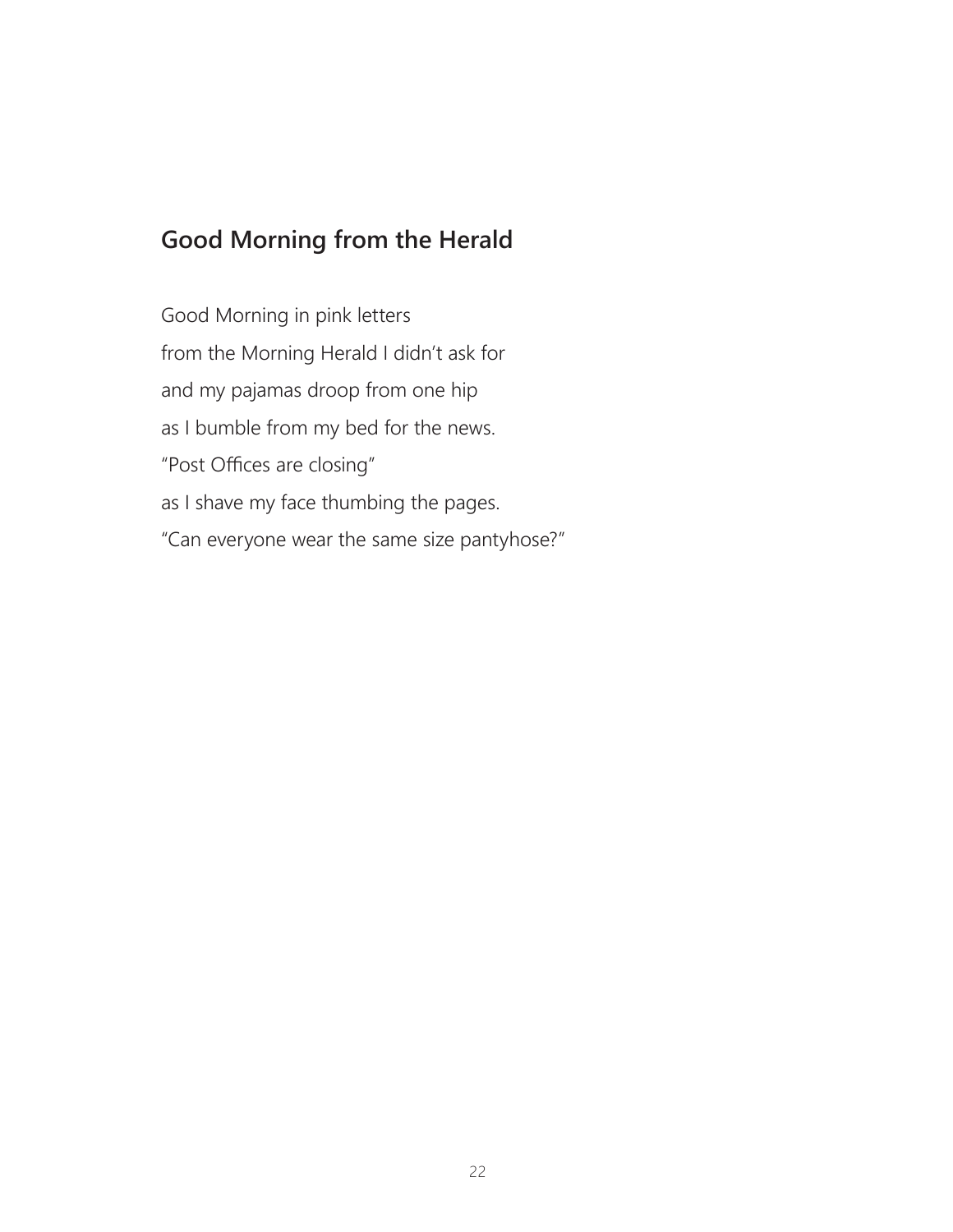# **Lunch at the Harvard Union**

The main hall is dark; the walls hang heavy with tall paintings of red-robed academic heroes and stags killed by Teddy Roosevelt, the conservationist. A side room is bright with windows; from there you can watch secretaries chatter down the street slurping cartons of Dannon Strawberry Yogurt, and Dy-Dee Diaper trucks cruising the Square with plastic babies stuck to their windshields. "We're the elite," says a fuzzy-headed freshman, looking around to see if anyone is listening.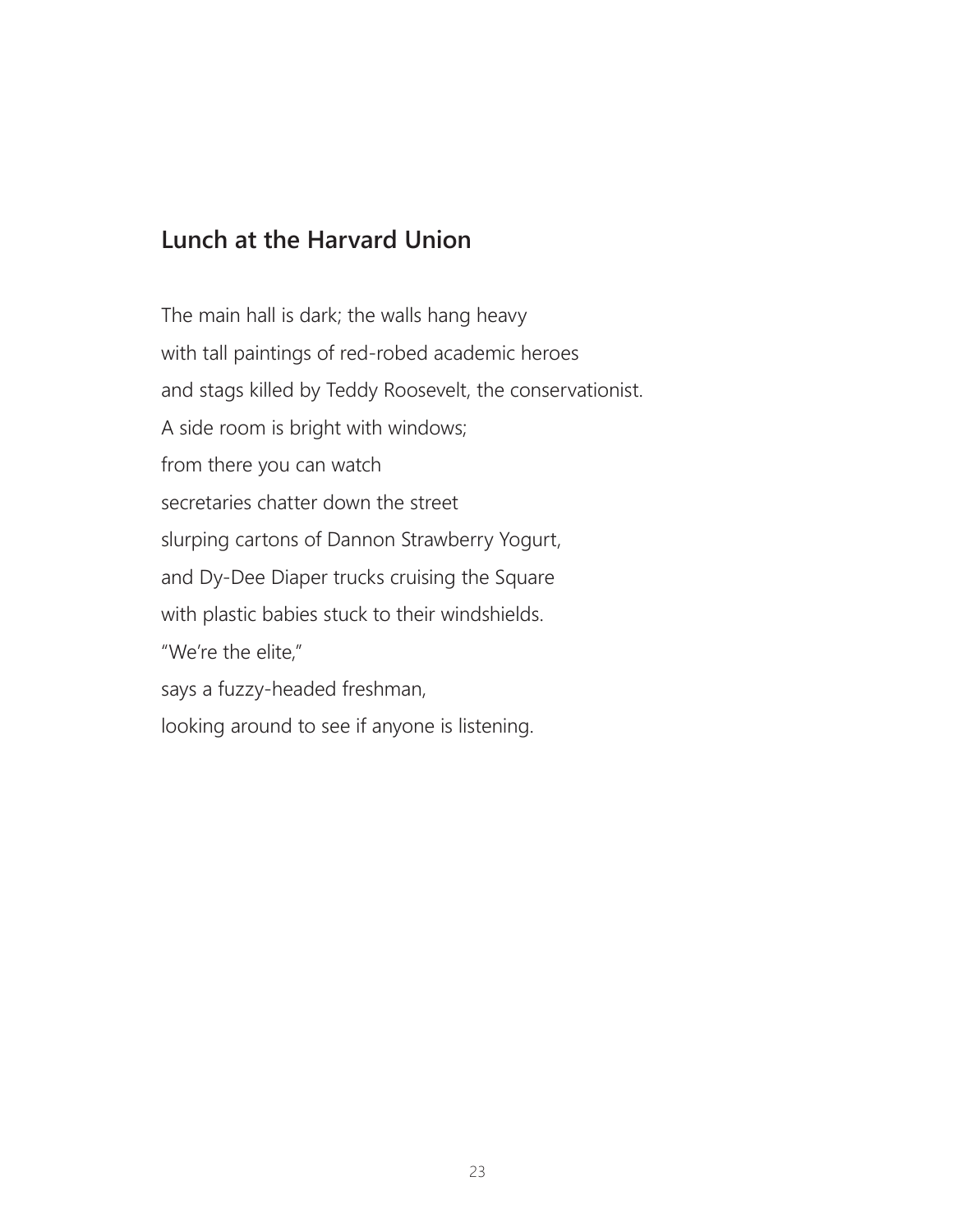#### **Pennsylvania Goes to the Moon**

The radio is fuzzed by the telephone wires. "Take away the trees, and the birds would have to sit upon the ground. Take away their wings, and the birds would have to walk to get around. Tennessee Birdwalk."

My car rattles its way over a hill into a tree grove that hides another Pennsylvania town. "The final moments here now at Cape Kennedy." Interstate 80, East, detour continues, right, "Six… Five… Four… Three… Two… One… Lift-off!" a tractor, car brakes gripping, slowing, stopping, watching the tractor's front wheels wobble.

"Now at 15,000 miles per hour going to the moon." An old lady backs her Studebaker out of the garage as all of Interstate 80 waits for her. Somewhere, up there in the sky, are three men who've already had the measles. Down here, when the highway disappears into pot-holes, they put up a sign that says: ROUGH ROAD.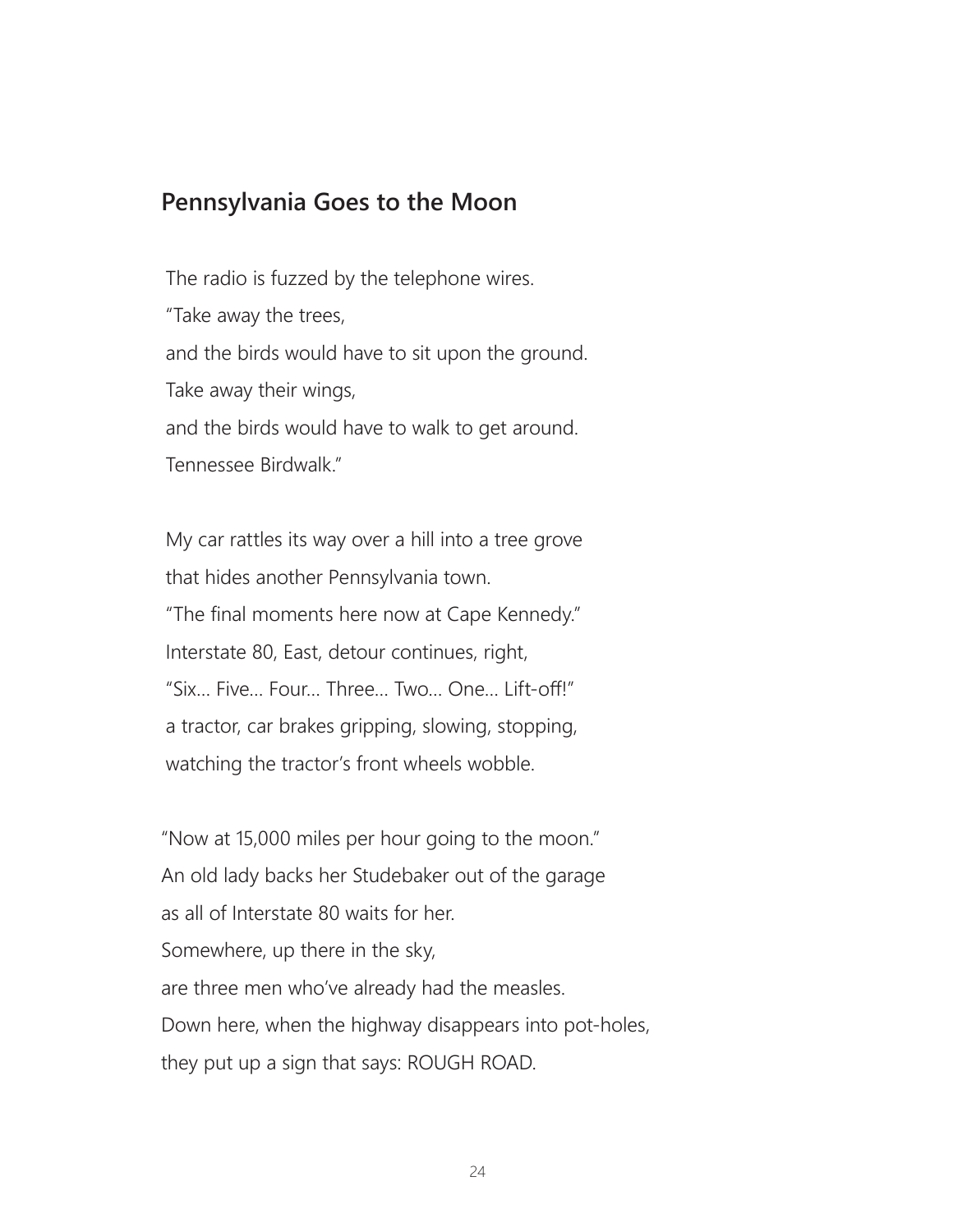# **Cambridge Riot**

"I'm only going to a lecture," I keep saying to myself, "Lectures are legal and this is a college and I'm only going to a lecture." But tonight on Mass. Avenue, the riot police stand in V-formations of bulgey blue uniforms, billy clubs, and plastic face-shields. There is a fire somewhere; I am jostled by a sudden surge of the crowd; young men are rushing about with red flags; I cross the street to the sanctuary of the Yard. At the fire station, more riot troops roll in on chartered buses with sideboards reading: "THE TIME IS NOW—Combined Jewish Philanthropies."

As I turn past the fire station,

fifty policemen in shiny helmets and sticks

move out in formation and follow me.

I cannot look back.

"I'm only going to a lecture, dammit,"

I keep saying, but people are running and shouting back over their shoulders:

"Here they come! The pigs! Look out! RUNNNN!" I cannot run.

I keep walking, listening to their boot heels behind me,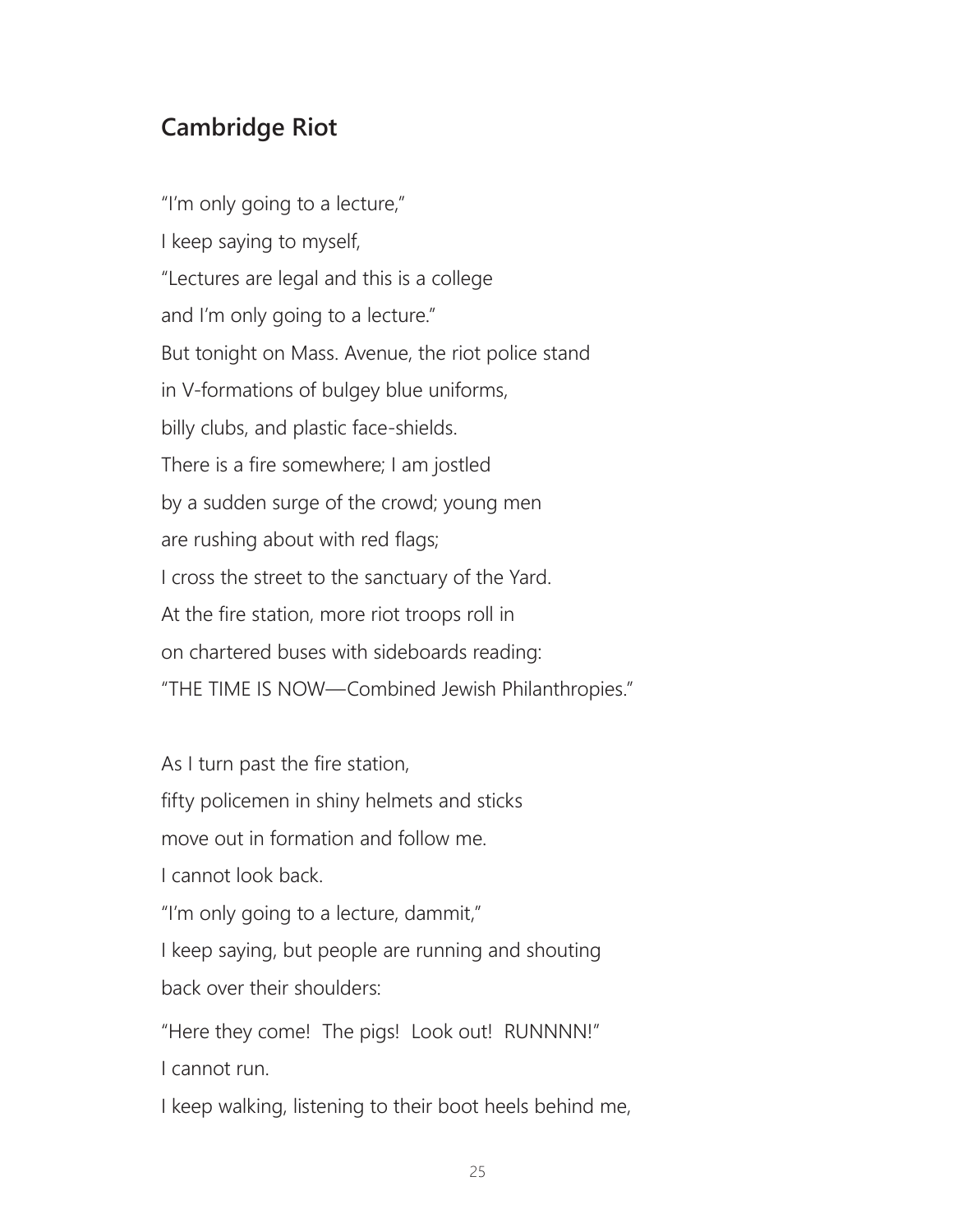I know my rights, I am going to a lecture, their boot heels, gaining on me, I have done nothing, leave me alone, their boot heels, closer, closer, I'm just a *student,* dammit, their boot heels, their boot heels, turning at last to the lecture hall, turning and knowing they aren't following, but still, hearing their boot heels, hearing their boot heels, hearing their boot heels crunching behind me.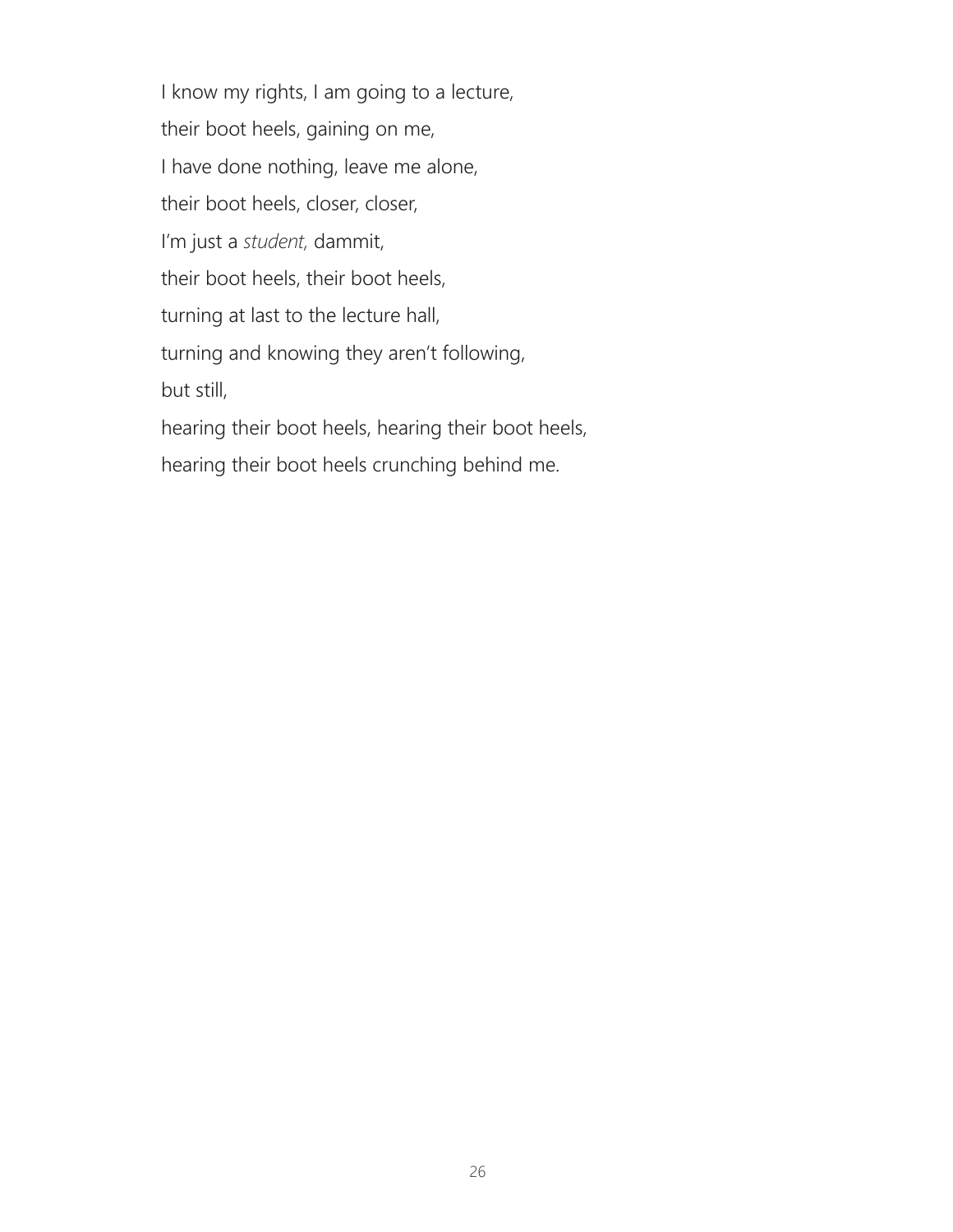# **Charles Eliot Norton Lecture #6**

The sirens rise and fall; the lecturer speaks of the authentic unconscious; I shift in my seat; Freud, Marcuse, Brown; my feet want to be out of my shoes; the sirens; the ego, the super-ego, the id, the room is hot; the authentic unconscious; the sirens; we clap loudly; the city is barricaded and we cannot go home.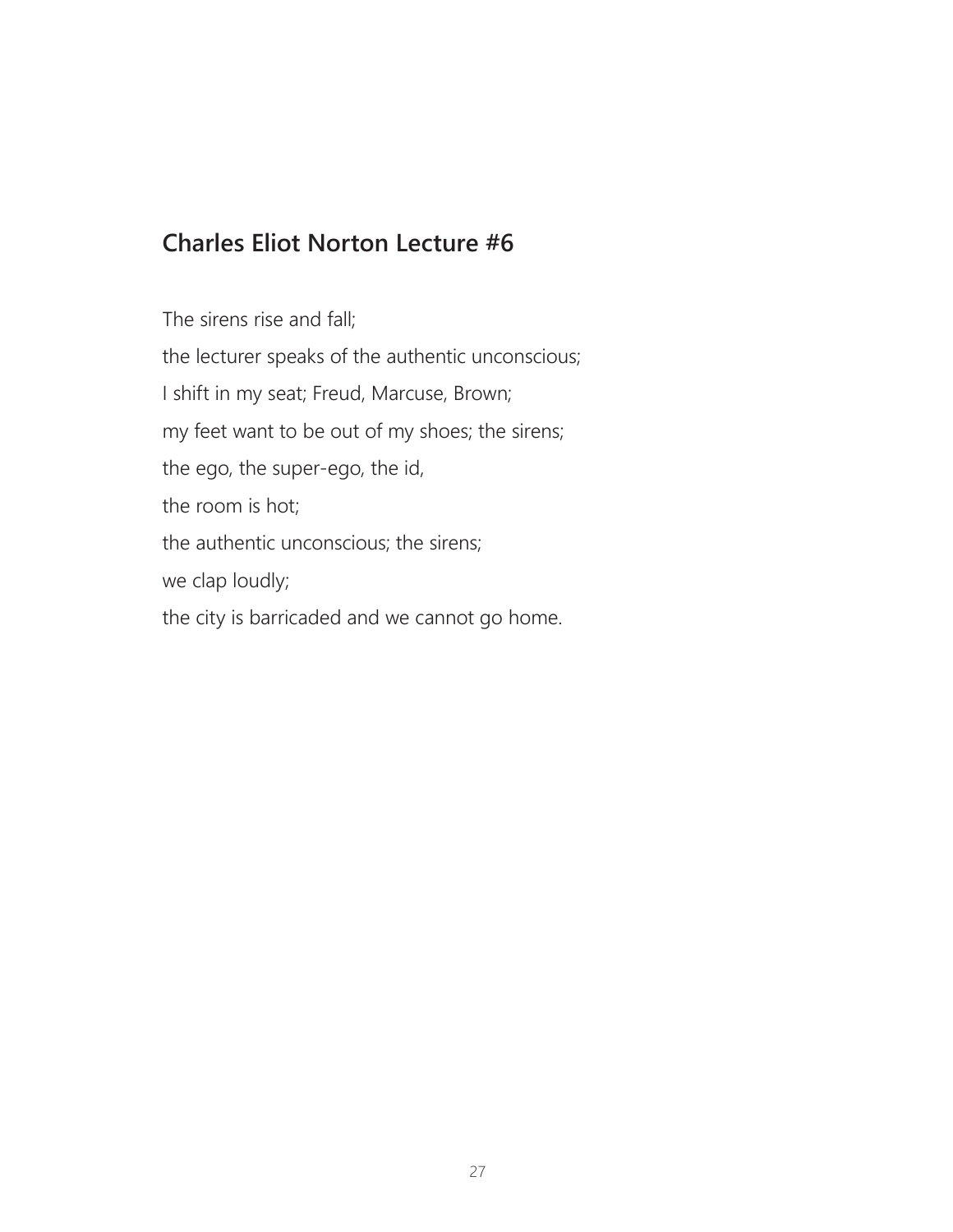### **Independence Pass**

In low gear, we snail our way through the night, around hair-pin turns and up the mountain ramps. The road is simply an open cut in the hard rock; a narrow shelf that holds cars two abreast. The gas meter is low, and the oil light blinks like the warning signal in an intersection. At the Continental Divide, we talk in low tones as we add water, oil, STP, and gas to the car. "Sure am glad we brought all this stuff along." "Boy, so am I. Not too many service stations open up here this time of night."

Midnight at 12,000 feet brings coats from the trunk. Following the signs, we walk the TRAIL OVER THE LAND OF NO TREES. Lakes reflect moonlight and look like white snow; the flashlight blinds us, until turning it off, a panorama of snow-spotted mountains emerges from the darkness, subtle and strong. Stars, like spattered white paint, cover the sky unevenly. "God. Stars *do* twinkle. They really *do*." Galaxies send few of their secrets, leaving us to struggle with the problem of a universe which, if it has an end, must be encased in something which is endless. "Sure is a long way from Buffalo."

At Aspen, the mountains keep the valleys in shadows until late morning.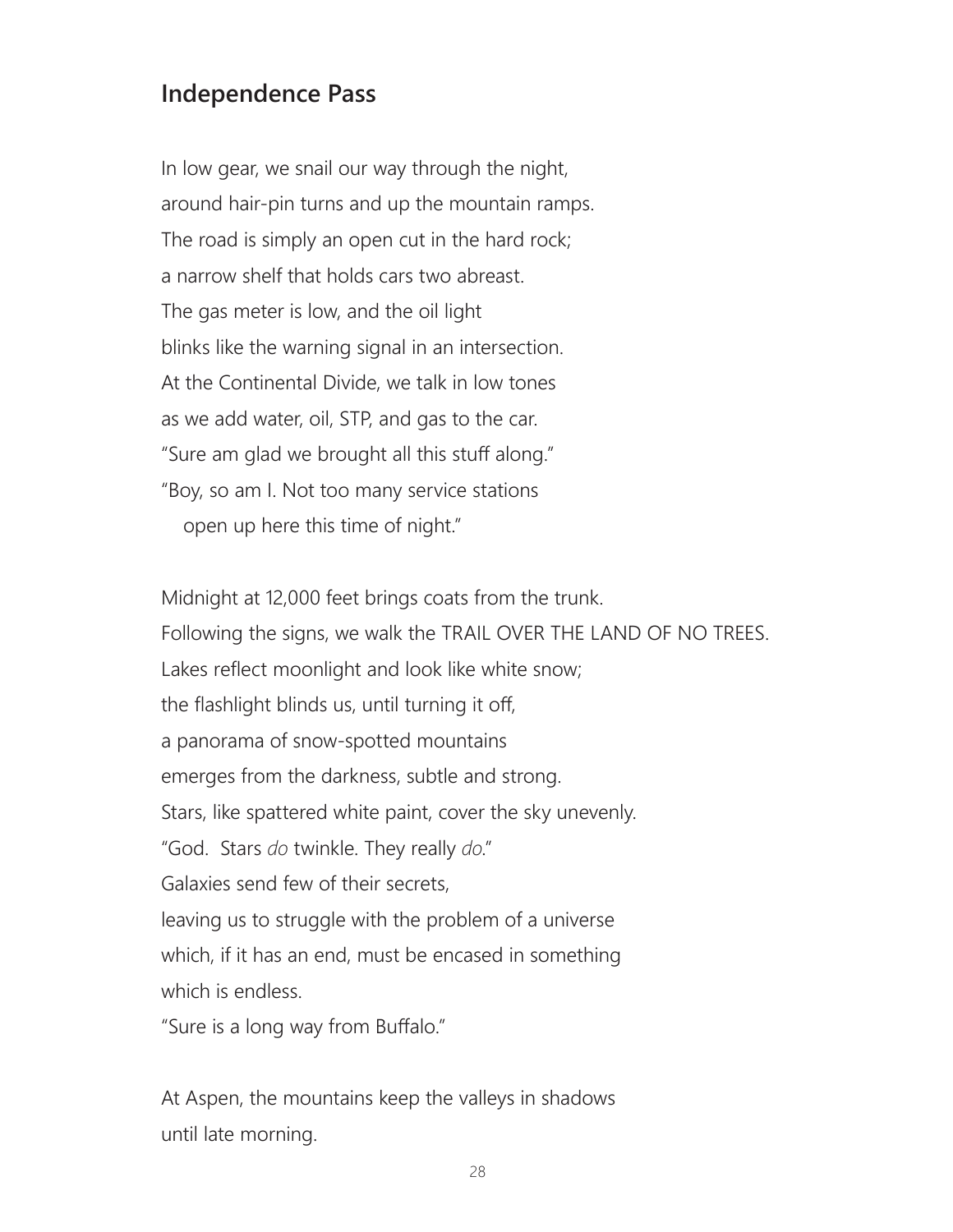#### **Shampoo**

This morning, I shampooed my hair with Protein 21, which is already "working to make my hair look shinier, feel softer, and altogether more manageable than I ever thought possible." ("IT ACTUALLY HELPS YOU BEAT THE FRIZZIES!")

Once, last winter, I shampooed with handsoap, and stepped out into 10-degree weather. My wet hair grew stiff and cold in the wind; at the bank, I shook ice crystals out onto the customer writing table.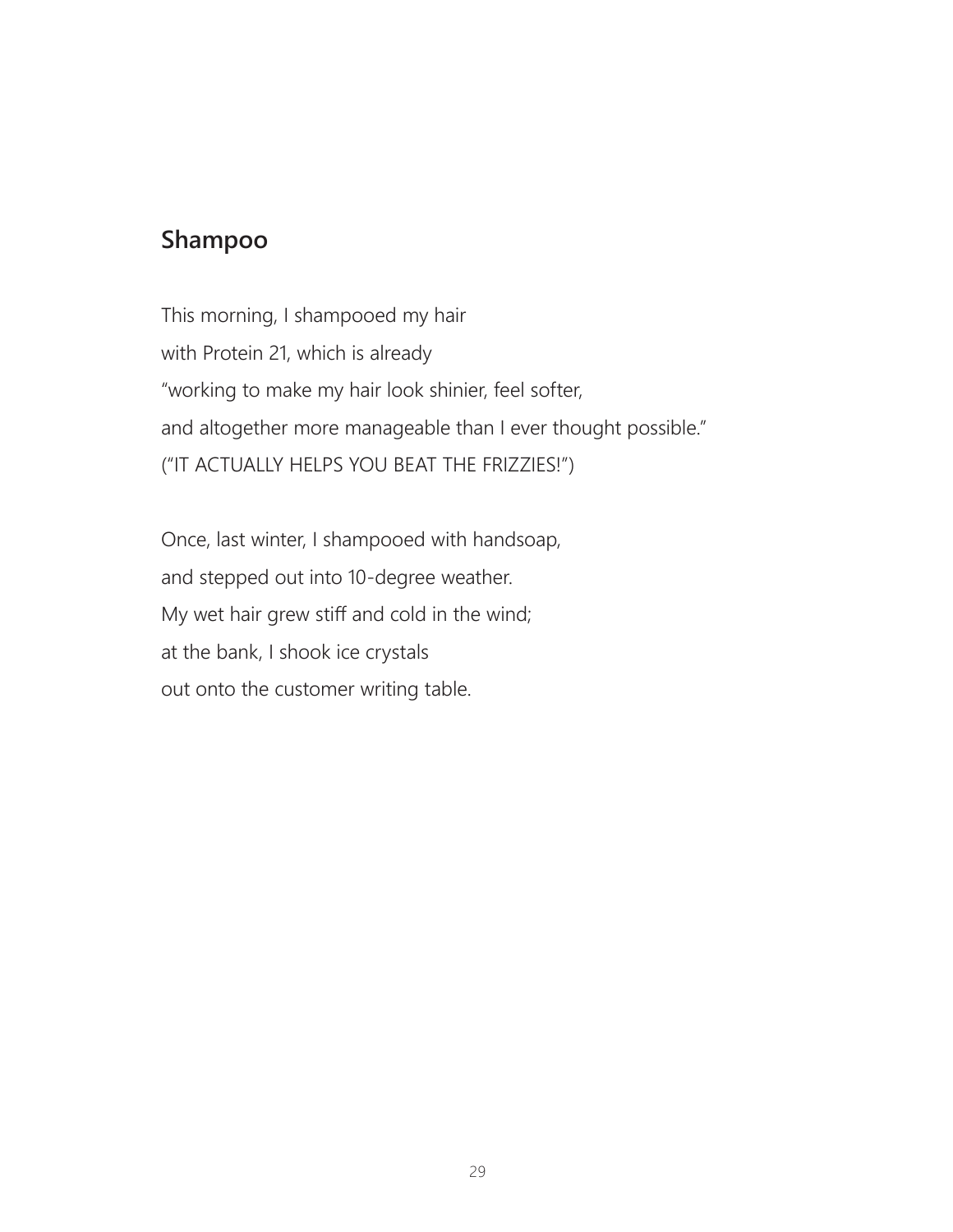# **Utah**

Okay, man, this is my thing. Cruising down the highway, rocker arms tapping, STP in the radiator, STP in the crankcase, crystal glass at the bottom of a new fuel pump, air filter, in-line gas filter, a whole new car hiding under that hood. "ON YOUR NEXT TRIP, DON'T FORGET SWISHER OIL COMPANY." Okay, man, I won't forget.

This is my thing.

These dry mountains, this scrub and clay,

and pioneers stalled by the roadside with overheated horses.

"George, I can't find the pressure release on our horse."

"It's somewhere behind his ear, I think, dear."

The towns grew out of the rocks with names like Silt, Rifle, Bountiful;

and the creeks are Horsethief, Roaring Fork, and Brown's Wash.

("Wash" is the name of a creek that happens only once a year,

but they hold a place for it just the same.)

"TUNE IN TOMORROW FOR THE EVANGELIST HOUR."

Okay, man, I'll tune in.

This is me, my car, and my country,

all doing our thing.

The muffler rattles complacently,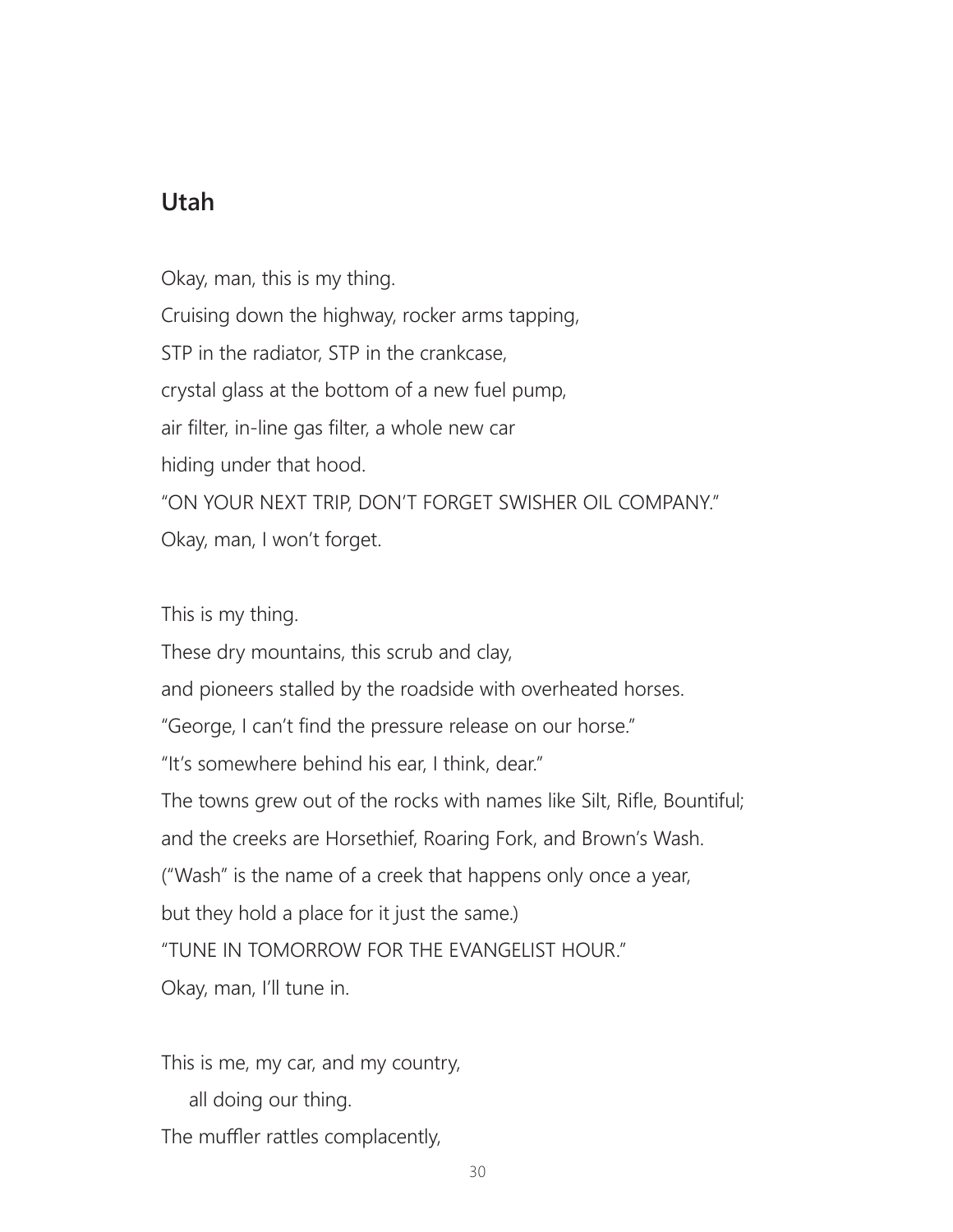and the sun is the only red light on the freeway.

"Brad, we're a couple of impudent snobs."

"In a '61 Ford?"

"Yeah… you got a point, there."

Root Beer at the A&W is too syrupy,

and the radiator drinks three gallons of water per day.

At Cherry Hill, roughing it

means moving your television outdoors,

or going to the student lounge

where college kids agree you can't knock Freud,

but how do they know who's a Mormon, to let into the Temple?

Don't worry, man. They can *tell.*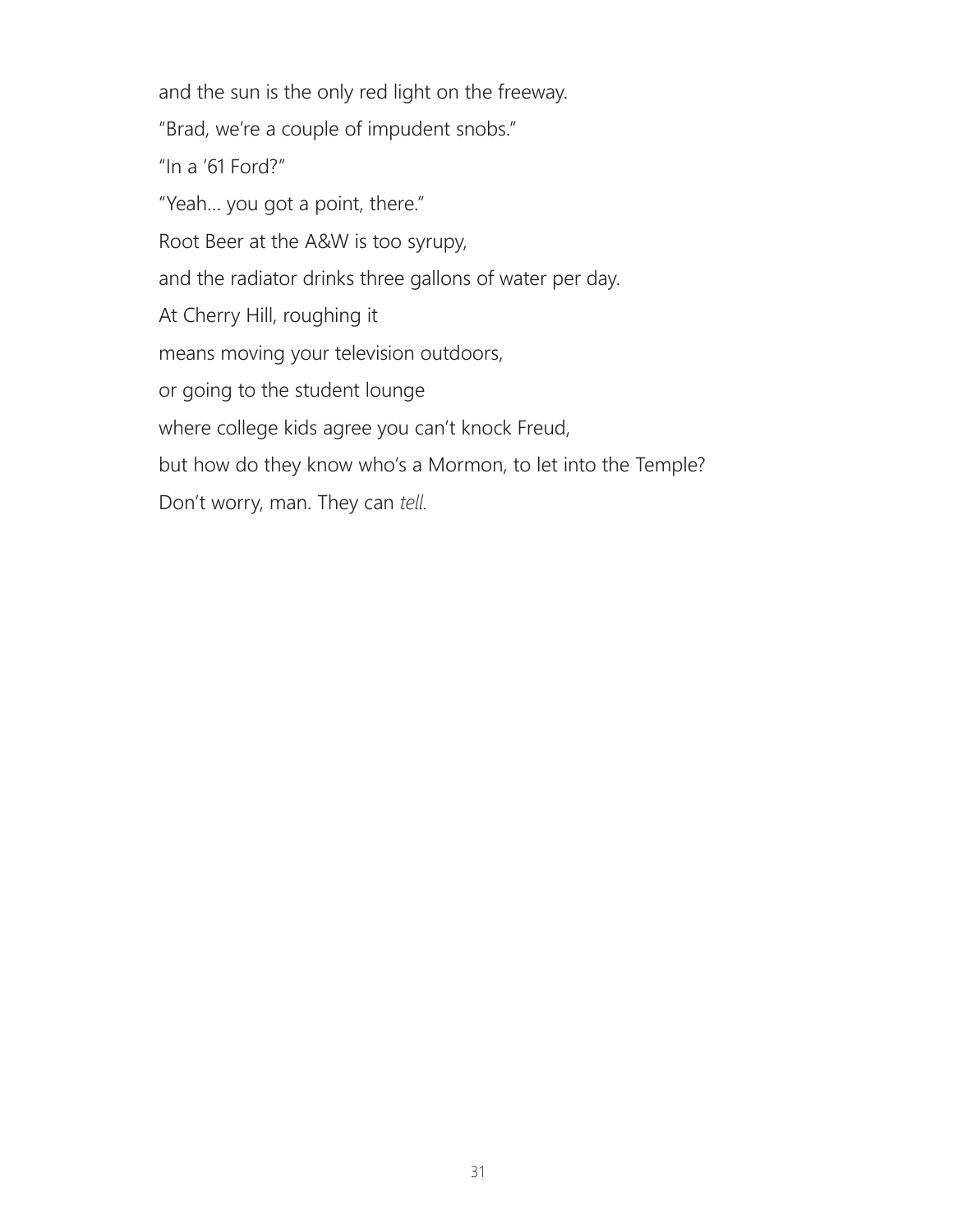# **UCLA: July 1970**

Like everything else in Southern California, here is a drive-in university. "That certainly is a massive building." "Yes, isn't it? Health Sciences. Second in size only to the Pentagon." "Really."

Pot-holes, detours, construction, police booths

to regulate incoming cars.

Then the older campus, brown stone and brick tile,

eucalyptus trees, shade, courtyards.

In the student union bookstore, Joe College Athlete

says to his girl:

"Do you have a copy of Byron?"

"Nah…"

"Well, I do if you need one. Byronic hero,

you know, all that stuff.

"Yeah, I know."

It must all have something to do

with the snub-nosed brunette walking to her Porsche with her hand raised in the perpetual cocktail glass position; or perhaps with the low tuition. The sidewalk reads: "ALL'S FAIR IN LOVE AND WAR… AND THIS IS BOTH." In the parking lot, a pick-up truck loaded with bales of hay sits next to a Volkswagen window which reads: "UCLA. Automatic Stick Shift."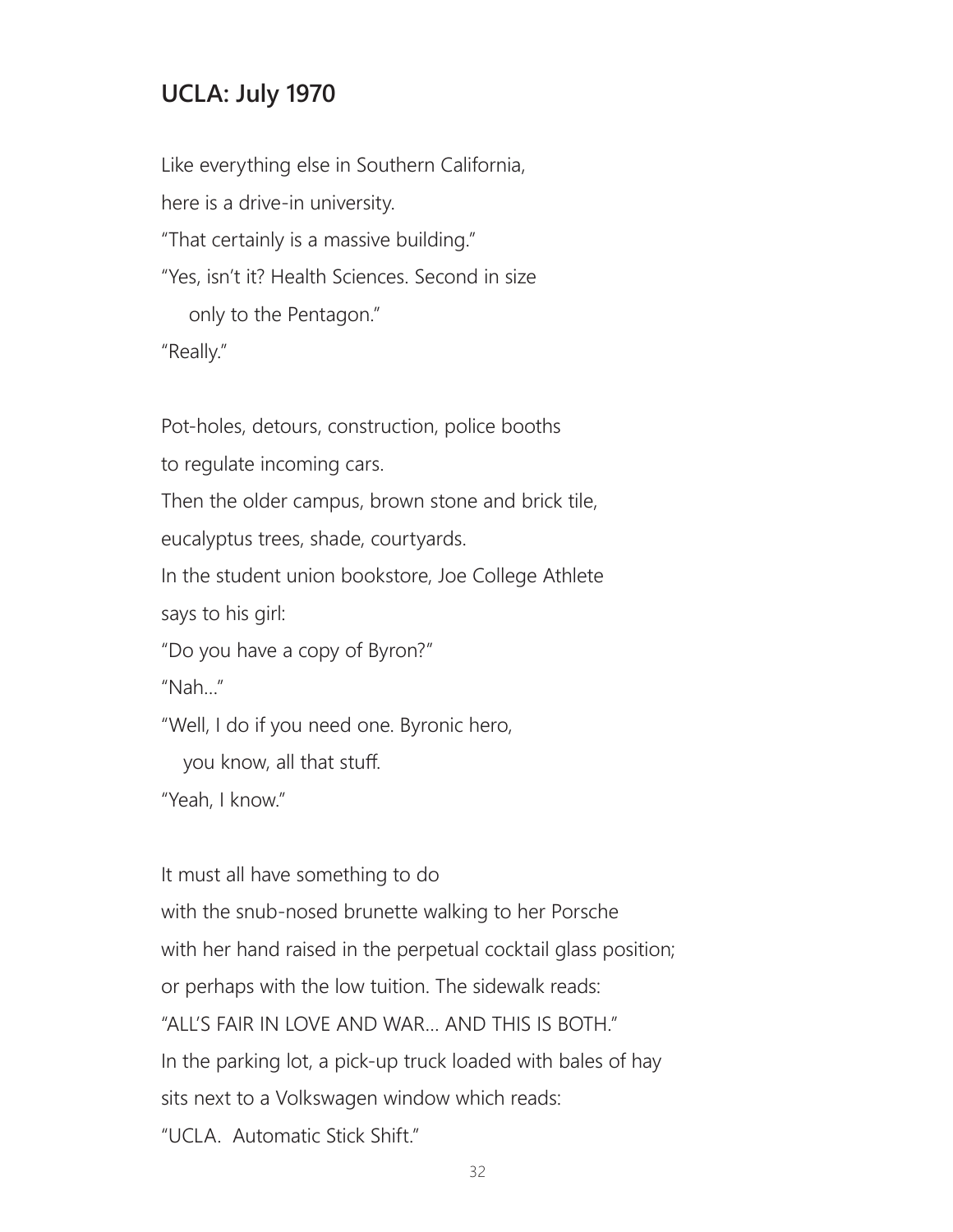# **Highway 5**

An old brown Comet driven by three Chicano farm workers stalls out with no water, oil, or transmission fluid. I stop, but they speak little English, and none of us understand cars. "San Clemente," the driver says, "San Clemente." In silence we drive to San Clemente. "How much?" he asks, getting out. I shake my head no, and receive a solemn gracias. I watch him scurry down the hill to a small valley of irrigated fields, wondering if he'll find any money there to repair an old car. "Donde esta su casa," and "Somos hermanos" drift into my head from Spanish 1, an hour after I needed it.

A high school football player hitches a ride bemoaning the fact that he'll have to get his hair cut when the football season begins next Monday. "The girls like it long," he says. "They must," I say, "because they wear it that way themselves."

The land becomes drier, and the heat more intense. Only an occasional mirage varies the yellow-brown hills. A Mexican family stands beside its car, waiting patiently for the engine to cool. Water poured into the radiator evaporates immediately into a six-foot column of steam; but there is also some dripping.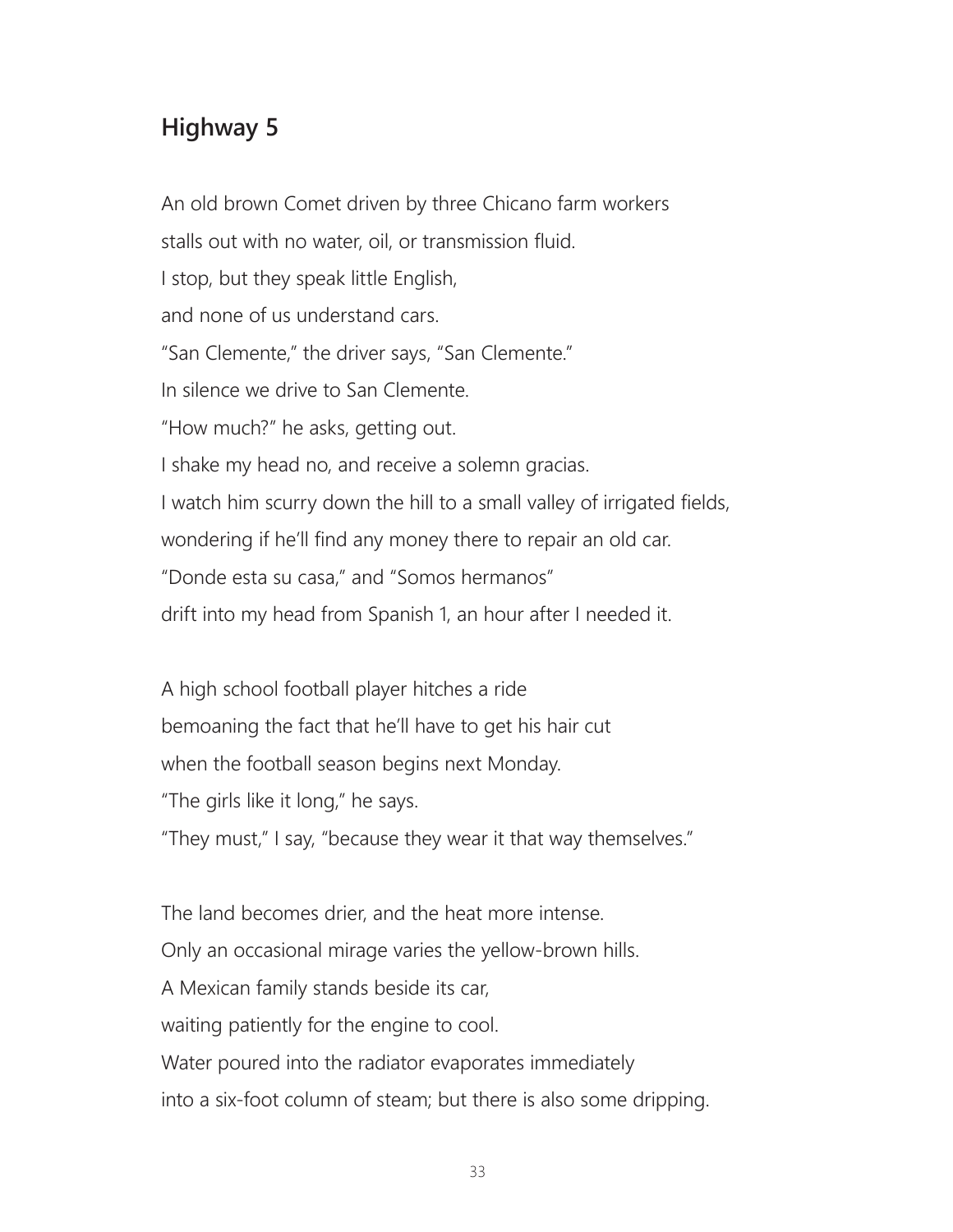The radiator hose is split, and the radiator completely dry. The hood and engine are splattered in dappled greens, whites, and browns where the broken hose sprayed empty perhaps 100 miles earlier. "You probably hurt your engine, driving without water," I say, the profound mechanic. The mother rips off the strings of her apron and binds the hose. "I'll give you a ride to the nearest station," I say, but before reaching town, we discover a Highway Patrolman parked in the shade under an overpass.

An elderly matron drives her Eldorado Cadillac on automatic chauffeur; an overloaded Volkswagen flashes me the peace sign; and a big green Buick sports an "I USE F-310" sticker, placed carefully above the rear exhaust pipe, where it has gone black due to the exhaust.

(Once, in the hills north of L.A.,

I saw a man filling his radiator with a coke bottle.

When I gave him a gallon jug, he was embarrassed and said:

"I come all the way from Fresno, you know."

"That far?" I said.)

On a blue Dodge, bright orange letters proclaim:

JESUS DICE: YO SOY EL CAMINO.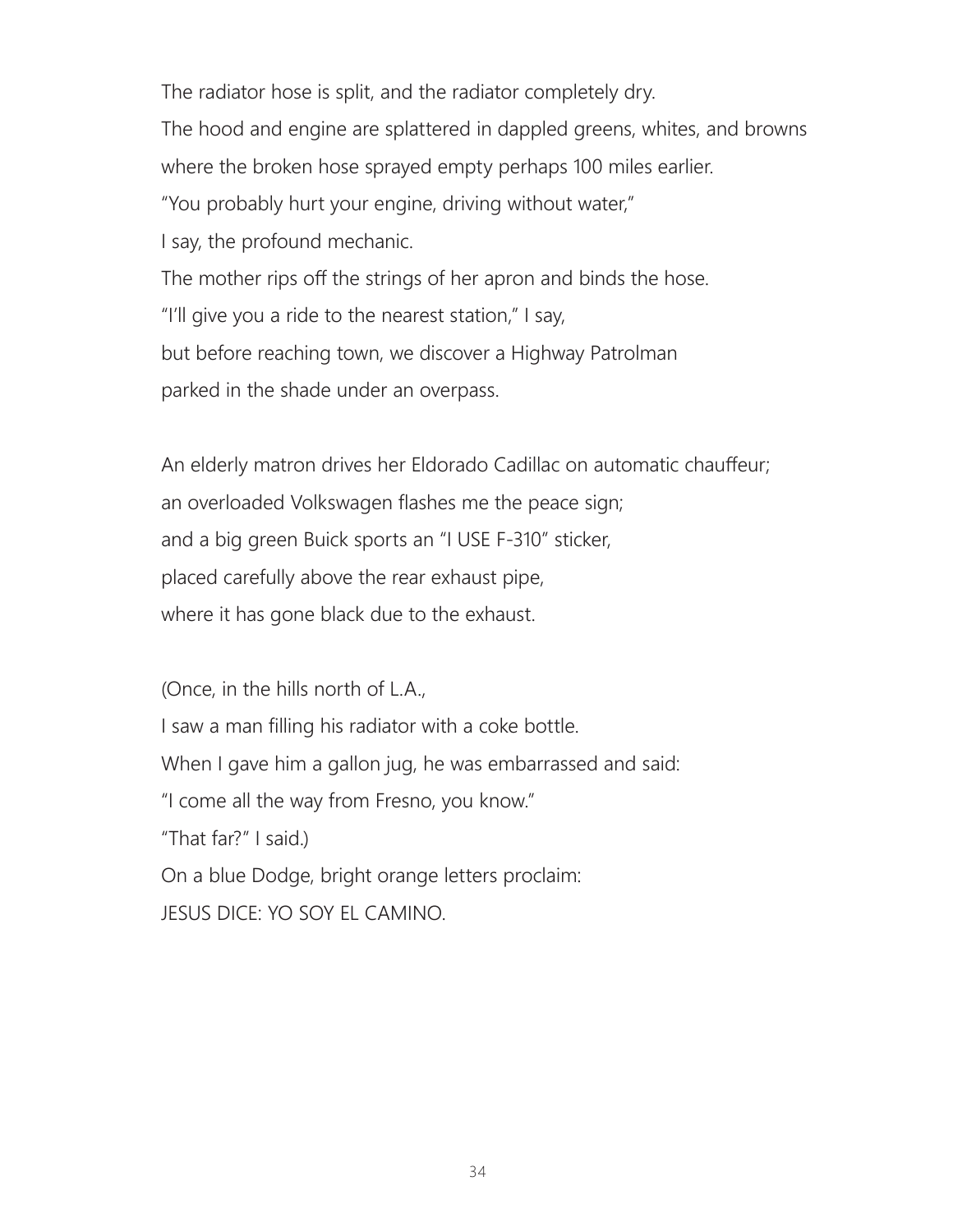#### **Dr. Templeton on Ferry Captains**

"Ferry Captains are kind of hard to strike up a conversation with. There were only a couple of us on a ferry, once, and just to be friendly, I said to the Captain: 'My grandfather used to be a Ferry Captain.' 'I feel sorry for him,' he said.

"Another time, I was on one of those ferries that runs hooked up to a pulley and a cable, and I told the guy: 'Hey, this thing works really well, don't it.' 'As long as there's enough water,' he said.

"One place I visited, they were building a bridge to replace the ferry service. I felt sort of sorry for the old boy who was running the boat, so I pointed over toward the bridge and said: 'Say, it looks like they're trying to put you out of business, there.' He looked straight ahead and without blinking he said: 'Don't care if they finish it before we get to the other side.'"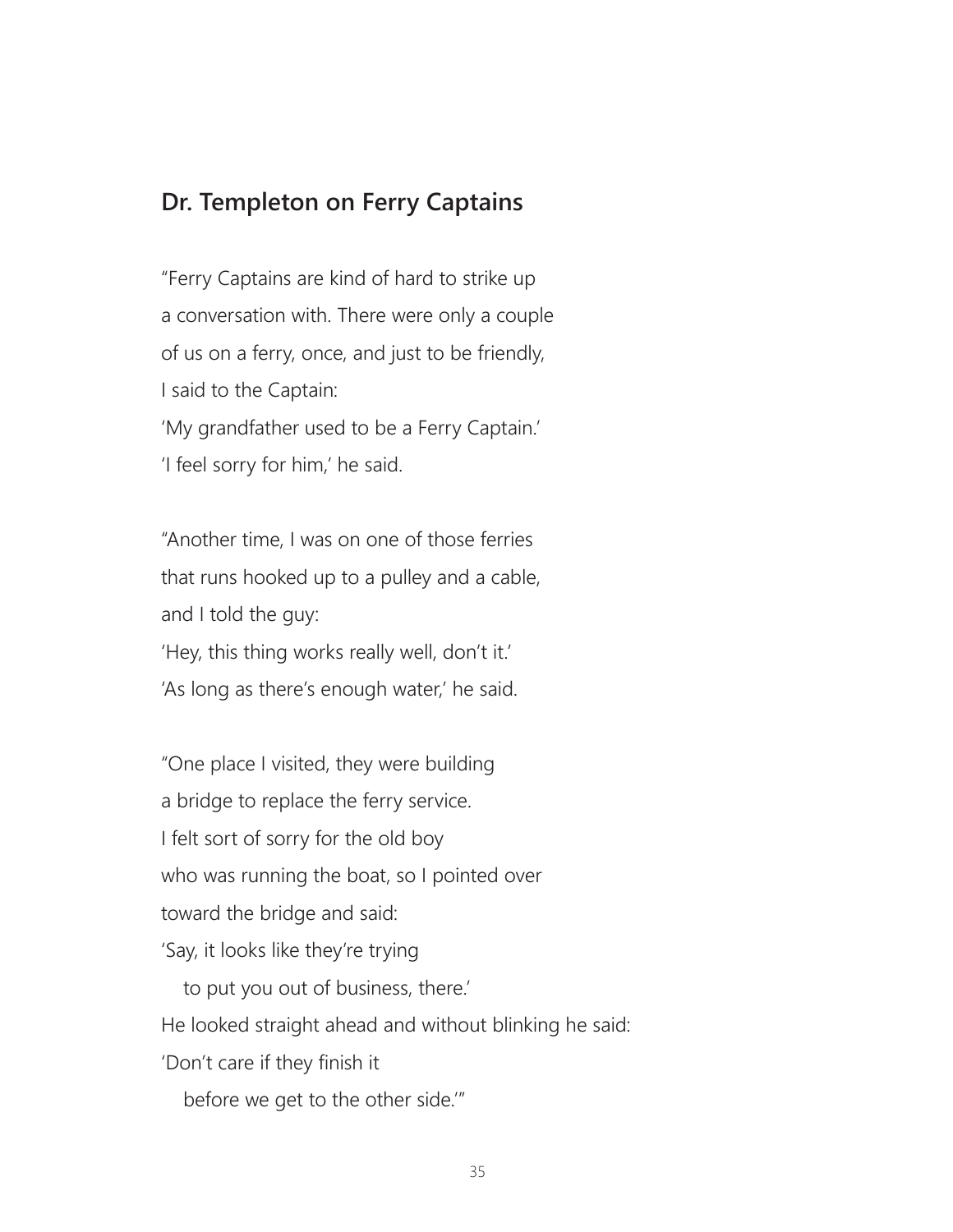# **Accident**

A woman in a bathing suit has destroyed our evening ice cream: "An accident, down the road from here, a head-on, we were right behind it, it just happened— need help, need an ambulance, please can we use the phone." Uncle Wendell on the phone, trying to get the operator; Uncle Ted and I driving out onto the main road until we see the red flash of a Sheriff's car. A Valiant sedan, smashed, and resting aslant in the right lane; a Ford van, spun off the road and burning. The young couple has given up trying to remove their luggage from the flames and shadows of the van; the young man turns to the Sheriff who happened to be cruising by with a dead fire extinguisher: "Couldn't you carry a fire extinguisher that works? Couldn't you? Couldn't you? My car's burning and your goddam fire extinguisher won't even work!" There is blood dripping on his sleeve and his left foot is lame. The gas tank explodes softly and the whole van begins to rage in bonfire flame. "You're lucky to have your life," Uncle Ted tells him. "Just quiet down, boy, and thank God you're still alive."

Flares are passed out, and we citizens begin to patrol the roads, waving our flashlights, slowing the cars, re-routing traffic.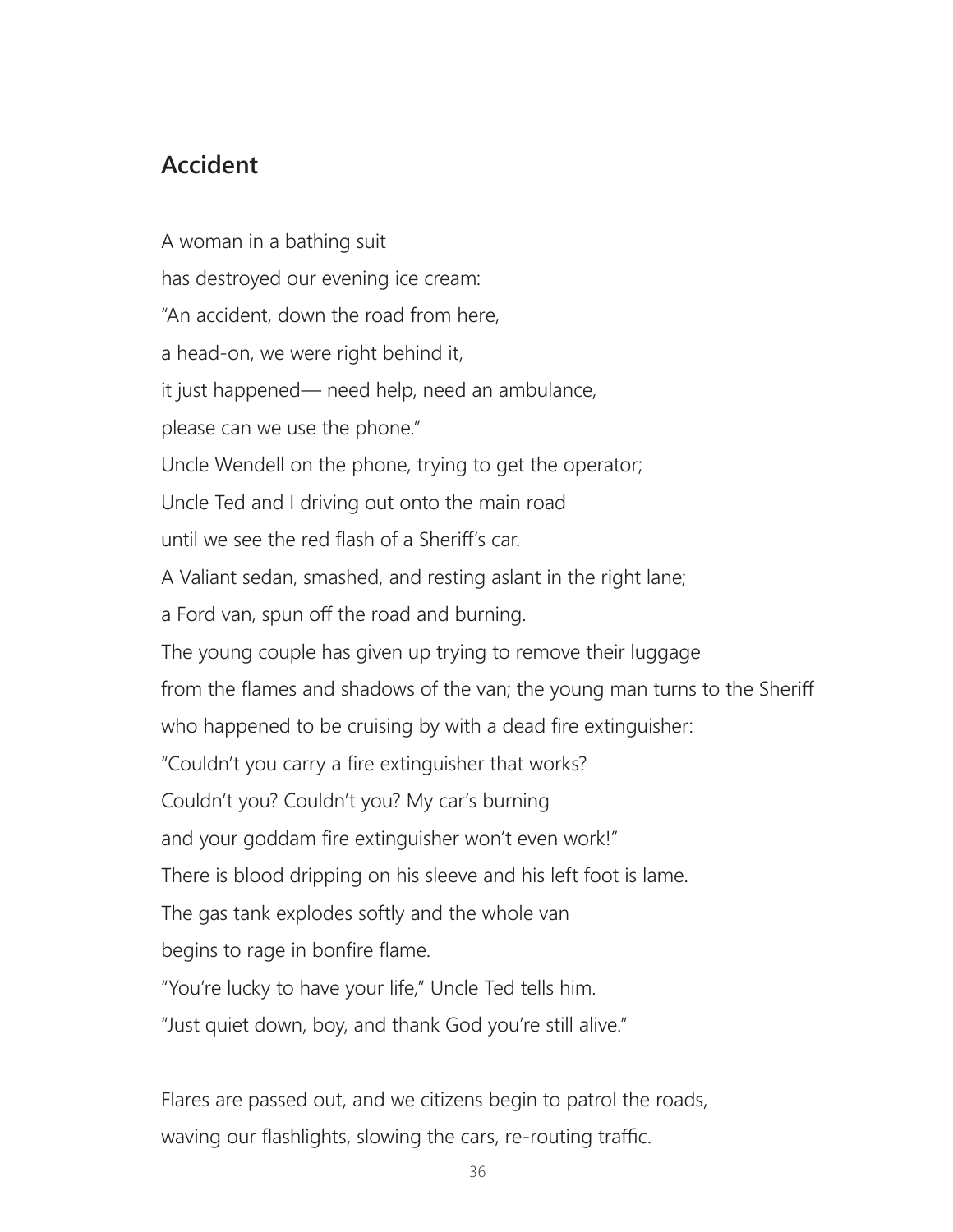"The van was traveling without headlights on.

God knows why— it's pitch dark— maybe the headlights didn't work. Anyway, the Valiant pulled out to pass this car pulling a boat, and suddenly, he looks up, and sees the van coming at him. He braked and swerved at the last minute, so it wasn't a complete head-on crash." The young couple stands alone in each other's arms not watching. "We'll have to call the folks," the girl says.

An oncoming car ignores our flashlights and nearly runs us down; Uncle Ted rolls up his trousers so they can see the whites of his legs in their headlights. A crowd gathers; then the fire truck screams in over the hill and whips through the people and parked cars; volunteer firemen in their own cars screech to a halt bailing out and throwing on their fireproof coats. The van is burned out: the firemen find only a shoe, part of a notebook, a burned bottle of Brut for Men, scissors, and a melted valve cover, curled at each end from the heat. "How bad was it?" "The cars were totaled." "I mean, was anyone hurt?"

"Well, from the looks of them, barely a scratch. The driver's side

of each car is so demolished, it's hard to believe they made it out alive."

The driver of the Valiant writes down the name and address of his witness, while the road flares burn to white ash and disappear.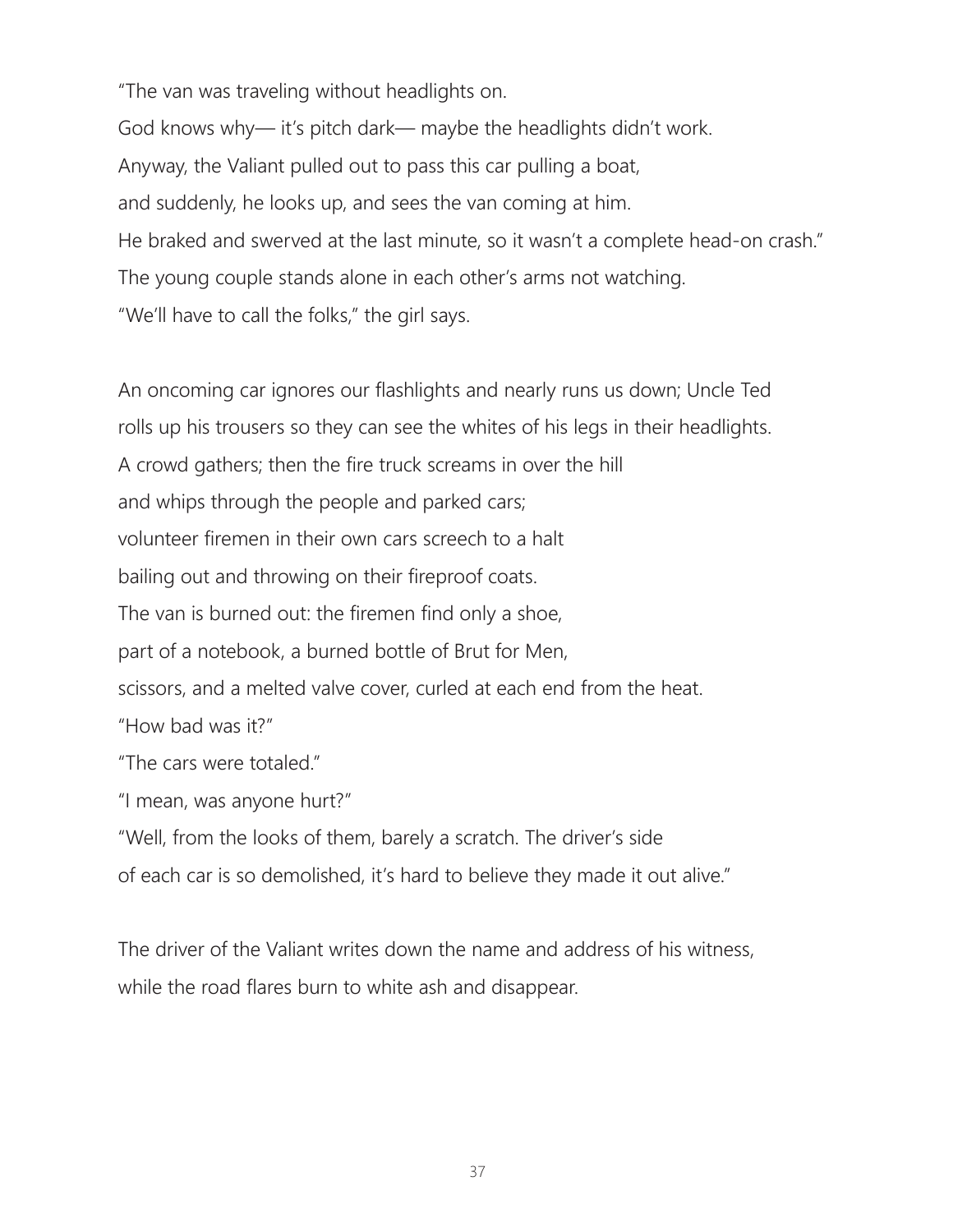#### **Oriel: Freshman Dinner**

The hall is filled with sherry-headed freshmen in their commoner's gowns and pale white faces. Sir Walter Raleigh, Cecil Rhodes, King Edward II, and Provost Turpin look down from the High Table and impose 600 years of tradition on the new charges. "King Edward II is something of an unfortunate figure in the history of England," the Provost admits. "Nevertheless, he is our official founder, and this is the oldest college in Oxford founded by royalty."

We sit in three long tables spotted with lamps wired through the century-old slated floors. Chicken is forced from its bones and joined with peas; Beaujolais is poured into glasses; and an elderly Don, complete with mustache and monocle, points out that the fare is a bit better than usual.

"When I came up in 1937," the Provost announces, "I was advised by my Provost to work six hours per day, and get plenty of exercise. Also, I was told to be kind to the servants, since Dons and students are easy to replace but good servants are nearly impossible to come by."

The pie is politely savored and a toast is proposed. "To the Queen, our Visitor." and then, "To Oriel." The American Rhodes Scholar has finished his wine with his meal and makes both toasts on an empty glass.